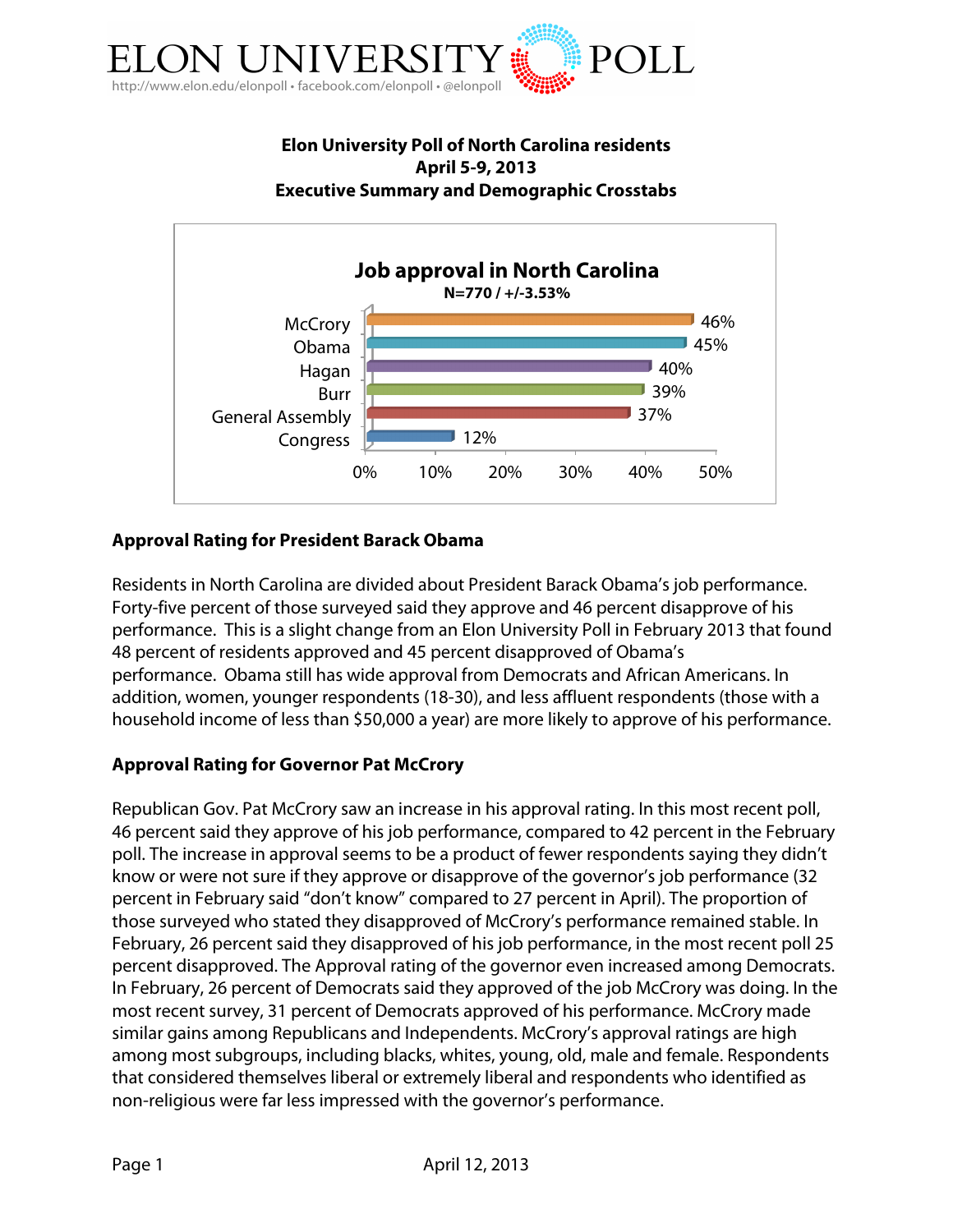

# **Approval Rating for the Congress**

The approval rating for Congress remained low with only 12 percent of respondents approving of the job Congress is doing (In the February Elon Poll Congress had a 11 percent approval rating). Approval of Congress is low across all partisan attachments, but lowest among Republicans (10 percent), followed by Independents (12 percent) and then Democrats (14 percent). In fact, congressional approval ratings are low for most subgroups: male or female; Black or White; affluent or less affluent; liberal or conservative. All of these subgroups were critical of Congress's job performance.

### **Approval Rating for the General Assembly**

The General Assembly in Raleigh fared better than Congress and even saw some gains in approval rating since February, but approval was still low. Thirty-seven percent of those surveyed said they approve of the state legislature's job performance, up 4 points from the previous Elon University Poll, while almost 39 percent said they disapprove. Unlike approval ratings for Congress, there are noticeable partisan differences in approval of the General Assembly. Only 30 percent of Democrats approve of the state legislature compared to 38 percent of Independents and 46 percent of Republicans. Approval of the General Assembly tended to be lower among women and African Americans.

### **Approval Rating for Senators Hagan and Burr**

The two United States Senators representing North Carolina had very similar approval ratings. Forty percent of residents said they approve of the job Kay Hagan was doing, while 39 percent said they approve of Richard Burr. Senator Hagan had slightly more respondents who stated they disapprove of her performance (33 percent) than Senator Burr did (26 percent). Not surprising, approval ratings are associated with which party a respondent identifies with. Democrats were more likely to approve of Senator Hagan's performance (59 percent) than they were of Senator Burr's performance (28 percent) and Republicans were more likely to approve of Senator Burr (54 percent) than Senator Hagan (24 percent). Senator Hagan is up for reelection in 2014 and approval ratings are just one indicator (along with the President's approval rating) used in identifying vulnerable incumbents. A low approval rating for a Democratic Senator, combined with declining approval ratings of a Democratic president, can increase the likelihood the incumbent will face a high quality and experienced challenger in the general election.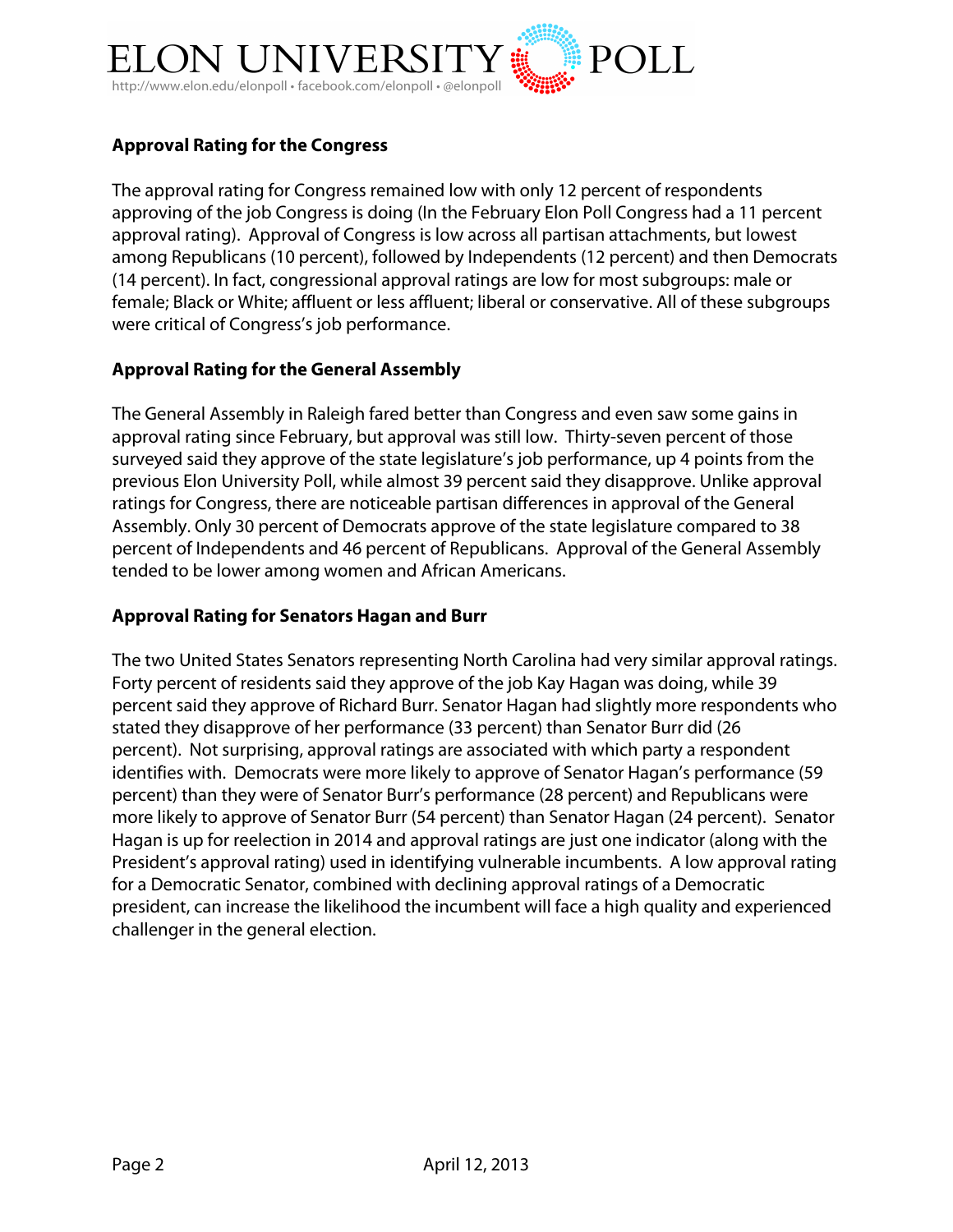

# **Basic Approval Numbers**

# **President Approval**

Do you [approve or disapprove] of the way Barack Obama is handling his job as president?

### **Congress Approval**

Do you [approve or disapprove] of the way Congress is doing its job?

### **Governor Approval**

Do you [approve or disapprove] of the way Pat McCrory is handling his job as governor?

### **General Assembly Approval**

What about the state legislature in Raleigh? Do you [approve or disapprove] of the way the North Carolina General Assembly is doing its job?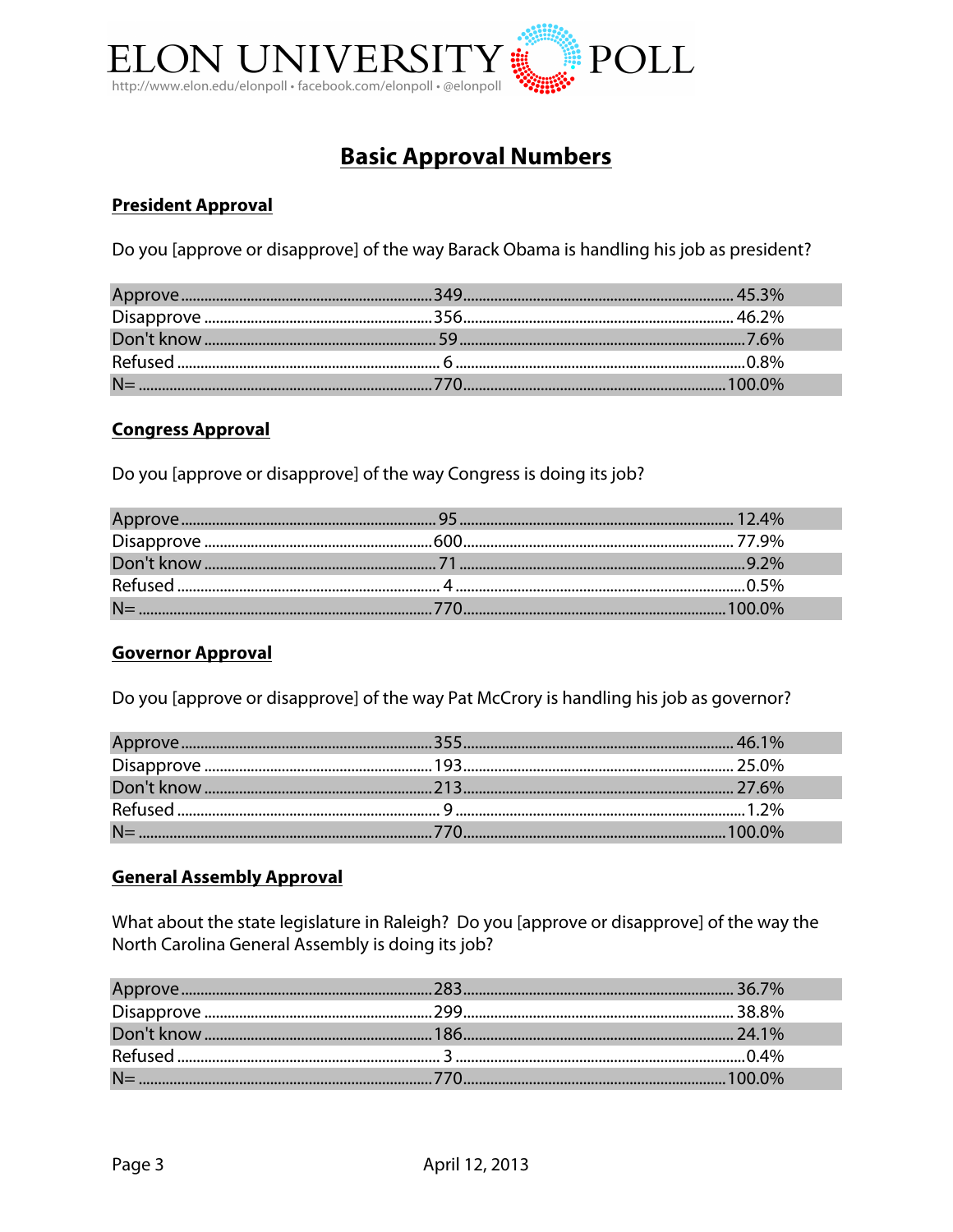

# **Hagan Approval**

Do you [approve or disapprove] of the way Kay Hagan is handling her job as US Senator?

# **Burr Approval**

Do you [approve or disapprove] of the way Richard Burr is handling her job as US Senator?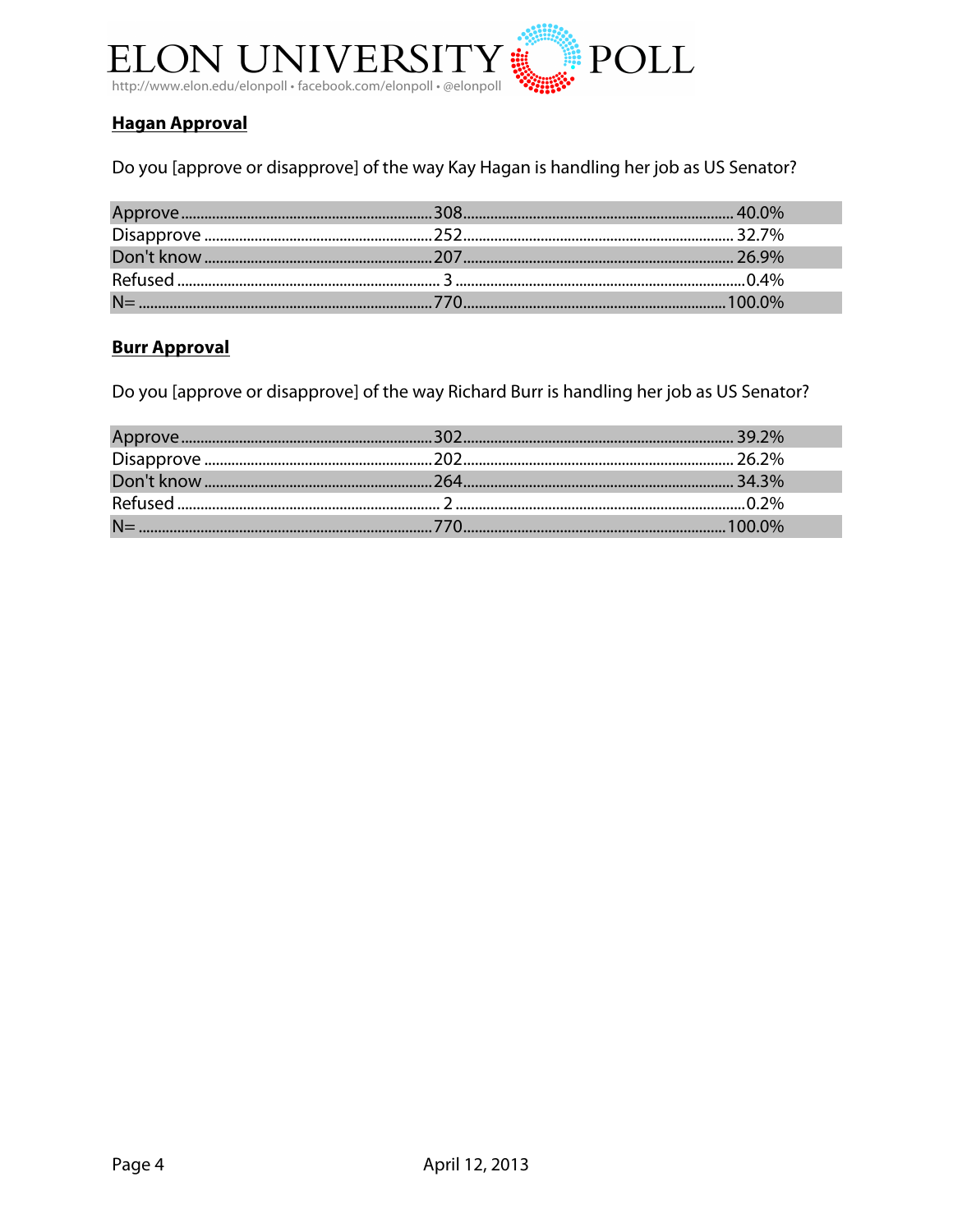

# **Cross-Tabs**

| <b>President Approval and Party Identification</b> |                                                                                     |      |      |      |     |  |
|----------------------------------------------------|-------------------------------------------------------------------------------------|------|------|------|-----|--|
|                                                    | Don't know<br><b>Total</b><br><b>Refused</b><br><b>Disapprove</b><br><b>Approve</b> |      |      |      |     |  |
|                                                    | $\%$                                                                                | $\%$ | $\%$ | $\%$ | %   |  |
| <b>Democrats</b>                                   | 87                                                                                  | 8    |      | 0    | 100 |  |
| <b>Independents</b>                                | 38                                                                                  | 52   | 9    |      | 100 |  |
| <b>Republicans</b>                                 |                                                                                     | 89   | 4    | 0    | 100 |  |
| <b>Don't Know / Refused</b>                        | 37                                                                                  | 45   | 17   |      | 100 |  |
| <b>Total</b>                                       | 46                                                                                  | 46   | 8    |      | 100 |  |

| <b>President Approval and Ideology</b> |                |                   |            |                |              |  |
|----------------------------------------|----------------|-------------------|------------|----------------|--------------|--|
|                                        | <b>Approve</b> | <b>Disapprove</b> | Don't know | <b>Refused</b> | <b>Total</b> |  |
|                                        | $\%$           | $\%$              | $\%$       | $\%$           | $\%$         |  |
| <b>Extremely Liberal</b>               | 81             | 19                | $\Omega$   | $\Omega$       | 100          |  |
| <b>Liberal</b>                         | 76             | 14                | 9          |                | 100          |  |
| <b>Slightly Liberal</b>                | 80             | 13                | 5          |                | 100          |  |
| <b>Moderate</b>                        | 51             | 35                | 13         |                | 100          |  |
| <b>Slightly Conservative</b>           | 36             | 56                | 7          |                | 100          |  |
| <b>Conservative</b>                    | 12             | 83                | 4          | 0              | 100          |  |
| <b>Extremely Conservative</b>          | $10 \,$        | 89                | 0          |                | 100          |  |
| <b>Don't Know</b>                      | 54             | 22                | 24         | 0              | 100          |  |
| <b>Refused</b>                         | 27             | 41                | 14         | 19             | 100          |  |
| Total                                  | 45             | 46                | 8          |                | 100          |  |

| <b>President Approval and Income</b> |                |                   |                   |                |              |  |
|--------------------------------------|----------------|-------------------|-------------------|----------------|--------------|--|
|                                      | <b>Approve</b> | <b>Disapprove</b> | <b>Don't know</b> | <b>Refused</b> | <b>Total</b> |  |
|                                      | $\%$           | $\%$              | $\%$              | %              | $\%$         |  |
| <b>Less than \$25,000</b>            | 57             | 33                | 8                 | $\overline{2}$ | 100          |  |
| \$25,000 to \$50,000                 | 52             | 39                | 9                 | 0              | 100          |  |
| \$50,000 to \$75,000                 | 39             | 53                | 8                 |                | 100          |  |
| <b>More than \$75,000</b>            | 40             | 55                | 5                 | 0              | 100          |  |
| <b>Don't Know</b>                    | 46             | 42                | 13                | 0              | 100          |  |
| <b>Refused</b>                       | 37             | 40                | 11                | 13             | 100          |  |
| <b>Total</b>                         | 45             | 46                | 8                 |                | 100          |  |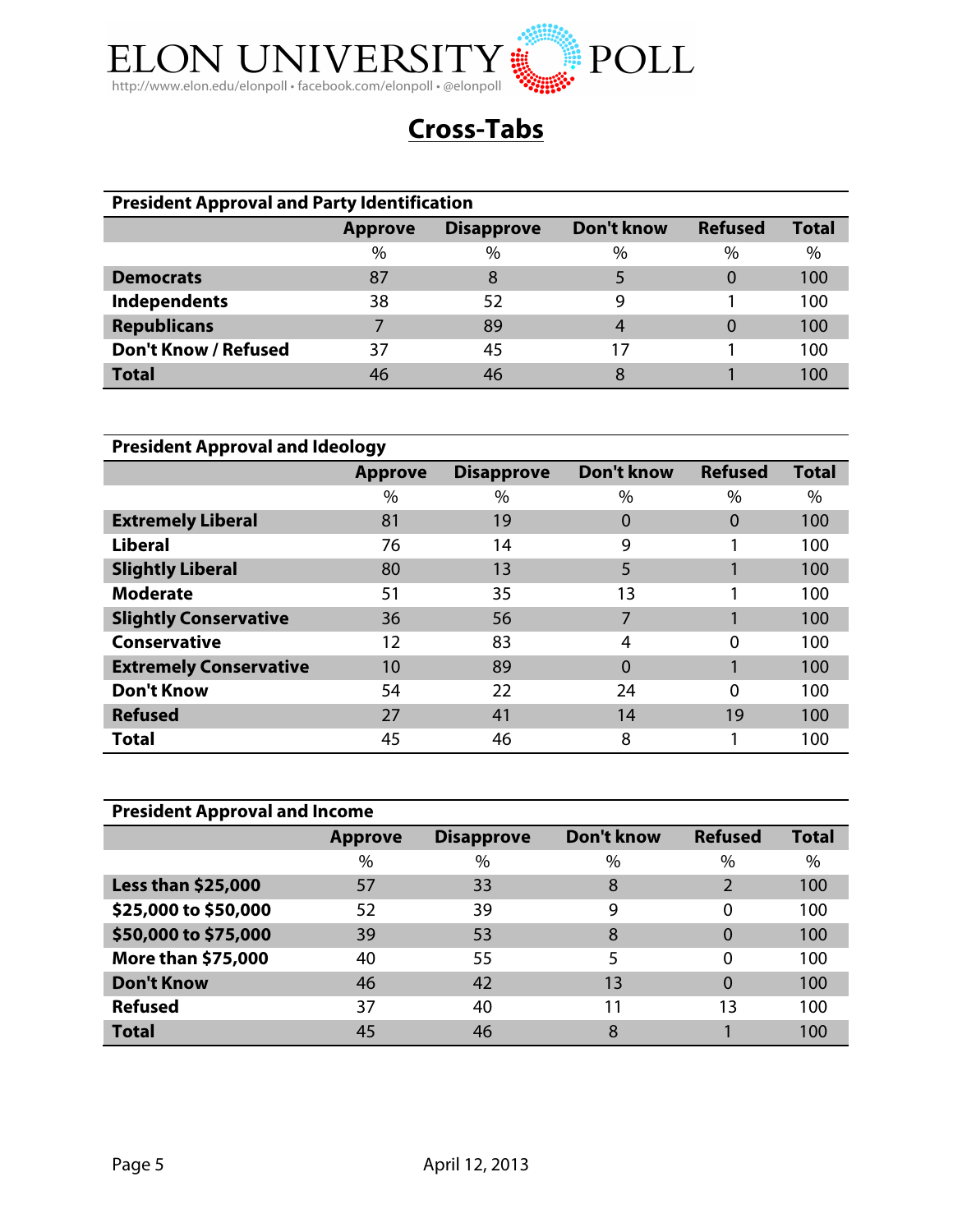

**ELON UNIVERSITY** http://www.elon.edu/elonpoll • facebook.com/elonpoll • @elonpoll

| <b>President Approval and Age</b> |                |                   |                   |                |              |  |  |
|-----------------------------------|----------------|-------------------|-------------------|----------------|--------------|--|--|
|                                   | <b>Approve</b> | <b>Disapprove</b> | <b>Don't know</b> | <b>Refused</b> | <b>Total</b> |  |  |
|                                   | $\%$           | $\%$              | $\%$              | $\%$           | $\%$         |  |  |
| 18-30                             | 57             | 33                | 9                 | 0              | 100          |  |  |
| $31 - 40$                         | 45             | 49                | 6                 | 0              | 100          |  |  |
| 41-50                             | 42             | 52                | 5                 |                | 100          |  |  |
| $51 - 65$                         | 41             | 49                | 10                |                | 100          |  |  |
| $65+$                             | 40             | 52                |                   |                | 100          |  |  |
| <b>Total</b>                      | 45             | 46                | 8                 |                | 100          |  |  |

| <b>President Approval and Ideology</b> |                |                   |            |                |              |  |  |
|----------------------------------------|----------------|-------------------|------------|----------------|--------------|--|--|
|                                        | <b>Approve</b> | <b>Disapprove</b> | Don't know | <b>Refused</b> | <b>Total</b> |  |  |
|                                        | $\%$           | $\%$              | $\%$       | $\%$           | $\%$         |  |  |
| <b>White</b>                           | 33             | 59                |            |                | 100          |  |  |
| <b>Black</b>                           | 84             | 10                |            |                | 100          |  |  |
| <b>Other</b>                           | 54             | 26                | 18         |                | 100          |  |  |
| <b>Total</b>                           | 45             | 46                | 8          |                | 100          |  |  |

| <b>President Approval and Gender</b> |                |                   |               |                |              |  |  |
|--------------------------------------|----------------|-------------------|---------------|----------------|--------------|--|--|
|                                      | <b>Approve</b> | <b>Disapprove</b> | Don't know    | <b>Refused</b> | <b>Total</b> |  |  |
|                                      | %              | $\%$              | $\frac{0}{0}$ | $\%$           | $\%$         |  |  |
| <b>Male</b>                          |                | 50                |               |                | 100          |  |  |
| <b>Female</b>                        | 49             |                   |               |                | 100          |  |  |
| <b>Total</b>                         |                |                   |               |                | 100          |  |  |

| <b>President Approval and Education</b> |                |                   |            |                |              |  |  |  |  |
|-----------------------------------------|----------------|-------------------|------------|----------------|--------------|--|--|--|--|
|                                         | <b>Approve</b> | <b>Disapprove</b> | Don't know | <b>Refused</b> | <b>Total</b> |  |  |  |  |
|                                         | $\%$           | $\%$              | $\%$       | $\%$           | $\%$         |  |  |  |  |
| <b>Less than HS</b>                     | 57             | 38                | 5          | $\Omega$       | 100          |  |  |  |  |
| <b>High School / GED</b>                | 40             | 50                | 9          |                | 100          |  |  |  |  |
| <b>Some College/ AA / Technical</b>     | 40             | 50                | 9          | $\Omega$       | 100          |  |  |  |  |
| <b>College Graduate</b>                 | 47             | 44                | 8          |                | 100          |  |  |  |  |
| <b>Graduate School</b>                  | 53             | 43                | 4          | $\Omega$       | 100          |  |  |  |  |
| <b>Don't Know</b>                       | 100            | 0                 | $\Omega$   | $\Omega$       | 100          |  |  |  |  |
| <b>Refused</b>                          | 58             | 18                | $\Omega$   | 24             | 100          |  |  |  |  |
| Total                                   | 45             | 46                | 8          |                | 100          |  |  |  |  |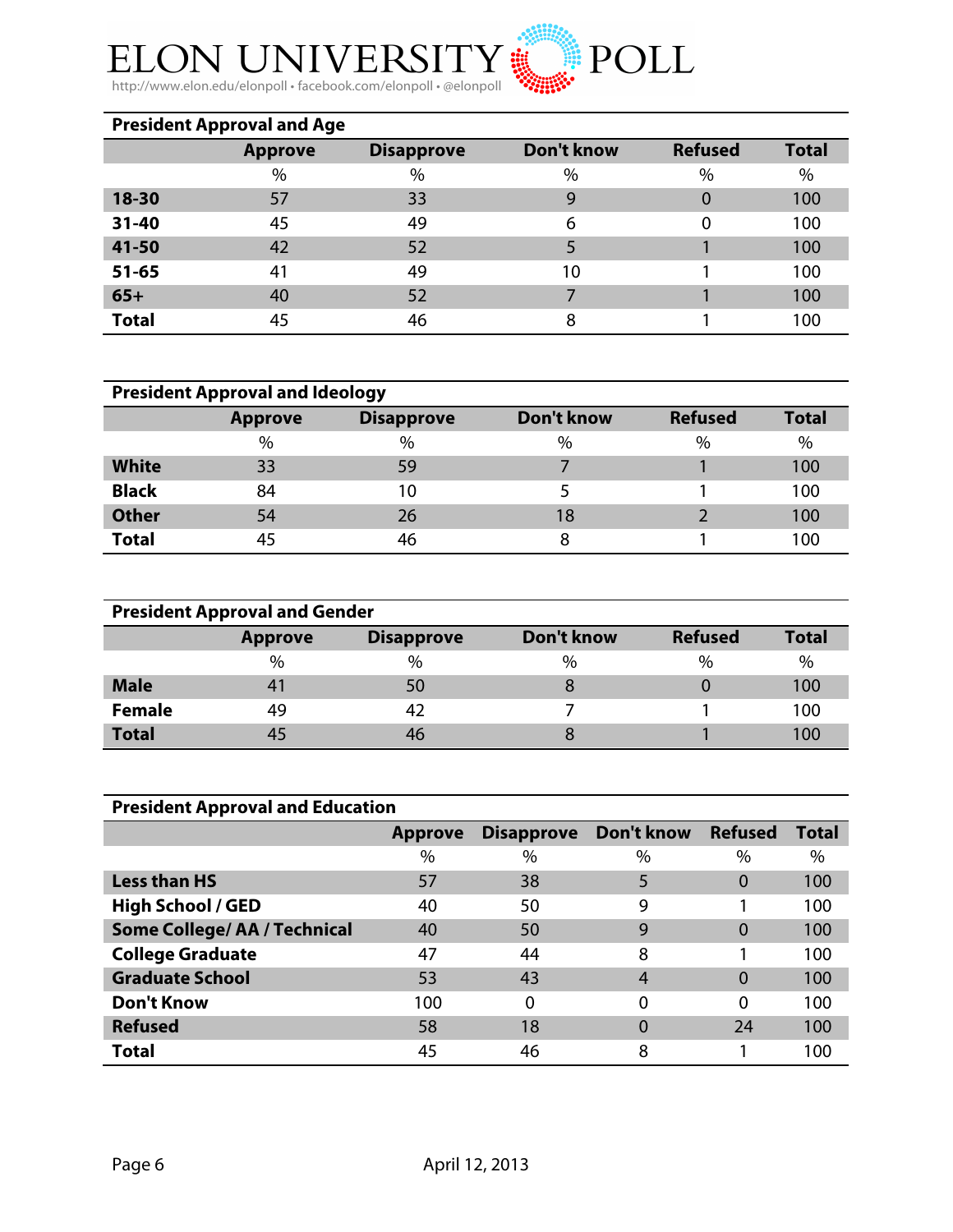# **ELON UNIVERSITY**

http://www.elon.edu/elonpoll • facebook.com/elonpoll • @elonpoll

# **President Approval and Religious Tradition Approve Disapprove Don't know Refused Total** % % % % % **Born-Again Christian** 38 55 5 5 2 100 **Other Christian 45 49 6** 1 **100 Catholic** 100 49 39 12 0 100 **Not Religious** 60 26 14 0 100 **Other 54 54 55 12 0 100 Don't Know** 55 40 6 0 100 **Refused** 100 0 0 100 0 100 0 100 **Total** 100

POLL

| <b>President Approval and Church Attendance</b> |                |                   |                   |                |              |  |  |  |  |
|-------------------------------------------------|----------------|-------------------|-------------------|----------------|--------------|--|--|--|--|
|                                                 | <b>Approve</b> | <b>Disapprove</b> | <b>Don't know</b> | <b>Refused</b> | <b>Total</b> |  |  |  |  |
|                                                 | $\%$           | $\%$              | %                 | $\%$           | $\%$         |  |  |  |  |
| <b>Never</b>                                    | 53             | 38                | 10                | $\Omega$       | 100          |  |  |  |  |
| A few times a year                              | 43             | 48                | 8                 |                | 100          |  |  |  |  |
| Once or twice a month                           | 40             | 53                | 6                 |                | 100          |  |  |  |  |
| <b>Almost every week</b>                        | 39             | 56                | 4                 | 0              | 100          |  |  |  |  |
| <b>Every week</b>                               | 43             | 49                |                   |                | 100          |  |  |  |  |
| <b>Don't Know</b>                               | 66             | 19                | 14                | 0              | 100          |  |  |  |  |
| <b>Refused</b>                                  | $\Omega$       | 36                | $\Omega$          | 64             | 100          |  |  |  |  |
| <b>Total</b>                                    | 45             | 46                | 8                 |                | 100          |  |  |  |  |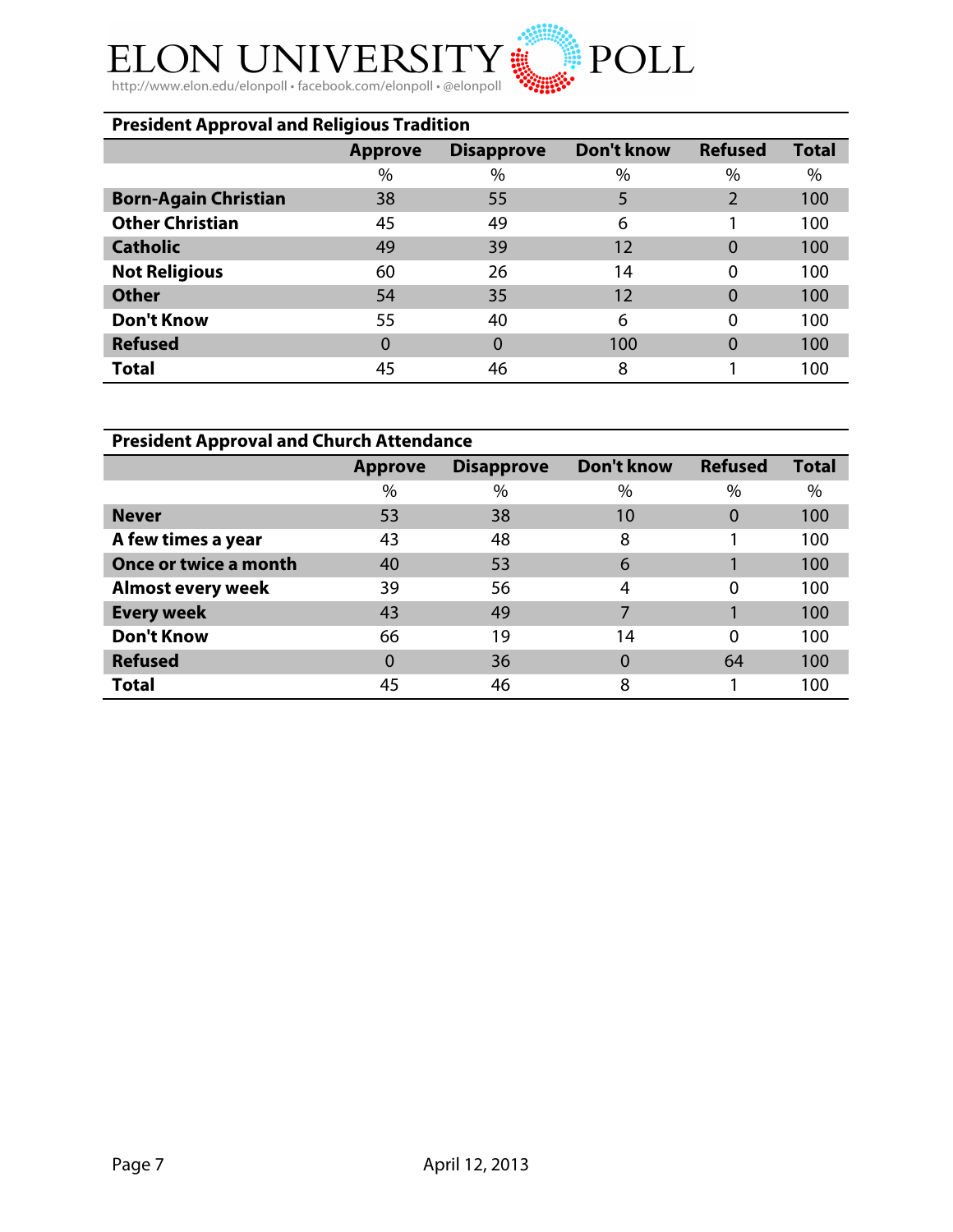

# **Congress Approval**

Do you [approve or disapprove] of the way Congress is doing its job?

| <b>Congress Approval and Party Identification</b> |                |                   |            |                |              |  |  |  |  |
|---------------------------------------------------|----------------|-------------------|------------|----------------|--------------|--|--|--|--|
|                                                   | <b>Approve</b> | <b>Disapprove</b> | Don't know | <b>Refused</b> | <b>Total</b> |  |  |  |  |
|                                                   | $\%$           | $\%$              | $\%$       | $\frac{0}{0}$  | $\%$         |  |  |  |  |
| <b>Democrats</b>                                  | 14             | 77                | 8          |                | 100          |  |  |  |  |
| Independents                                      | 12             | 80                | 8          | 0              | 100          |  |  |  |  |
| <b>Republicans</b>                                | 10             | 81                | 8          | 0              | 100          |  |  |  |  |
| <b>Don't Know / Refused</b>                       | 17             | 69                | 14         | 0              | 100          |  |  |  |  |
| <b>Total</b>                                      | 13             | 78                | g          |                | 100          |  |  |  |  |

| <b>Congress Approval and Ideology</b> |                |                   |                   |                |              |  |  |  |  |
|---------------------------------------|----------------|-------------------|-------------------|----------------|--------------|--|--|--|--|
|                                       | <b>Approve</b> | <b>Disapprove</b> | <b>Don't know</b> | <b>Refused</b> | <b>Total</b> |  |  |  |  |
|                                       | %              | $\%$              | $\%$              | $\%$           | $\%$         |  |  |  |  |
| <b>Extremely Liberal</b>              | $\overline{4}$ | 88                | 8                 | $\Omega$       | 100          |  |  |  |  |
| <b>Liberal</b>                        | 9              | 85                | 6                 | 0              | 100          |  |  |  |  |
| <b>Slightly Liberal</b>               | 17             | 74                | 6                 | $\overline{2}$ | 100          |  |  |  |  |
| <b>Moderate</b>                       | 17             | 63                | 19                | $\Omega$       | 100          |  |  |  |  |
| <b>Slightly Conservative</b>          | 11             | 83                | 6                 | $\Omega$       | 100          |  |  |  |  |
| <b>Conservative</b>                   | 9              | 82                | 8                 |                | 100          |  |  |  |  |
| <b>Extremely Conservative</b>         | 9              | 81                | 8                 |                | 100          |  |  |  |  |
| <b>Don't Know</b>                     | 28             | 60                | 12                | $\Omega$       | 100          |  |  |  |  |
| <b>Refused</b>                        | 0              | 63                | 37                | $\Omega$       | 100          |  |  |  |  |
| <b>Total</b>                          | 12             | 78                | 9                 |                | 100          |  |  |  |  |

| <b>Congress Approval and Income</b> |                |                   |                   |                |              |  |  |  |  |
|-------------------------------------|----------------|-------------------|-------------------|----------------|--------------|--|--|--|--|
|                                     | <b>Approve</b> | <b>Disapprove</b> | <b>Don't know</b> | <b>Refused</b> | <b>Total</b> |  |  |  |  |
|                                     | $\%$           | $\%$              | $\%$              | $\%$           | $\%$         |  |  |  |  |
| <b>Less than \$25,000</b>           | 20             | 63                | 17                |                | 100          |  |  |  |  |
| \$25,000 to \$50,000                | 15             | 74                | 10                |                | 100          |  |  |  |  |
| \$50,000 to \$75,000                |                | 87                | 6                 | 0              | 100          |  |  |  |  |
| More than \$75,000                  |                | 87                | 5                 | 0              | 100          |  |  |  |  |
| <b>Don't Know</b>                   | 23             | 54                | 24                | 0              | 100          |  |  |  |  |
| <b>Refused</b>                      | 21             | 76                | 4                 | 0              | 100          |  |  |  |  |
| <b>Total</b>                        | 12             | 78                | 9                 |                | 100          |  |  |  |  |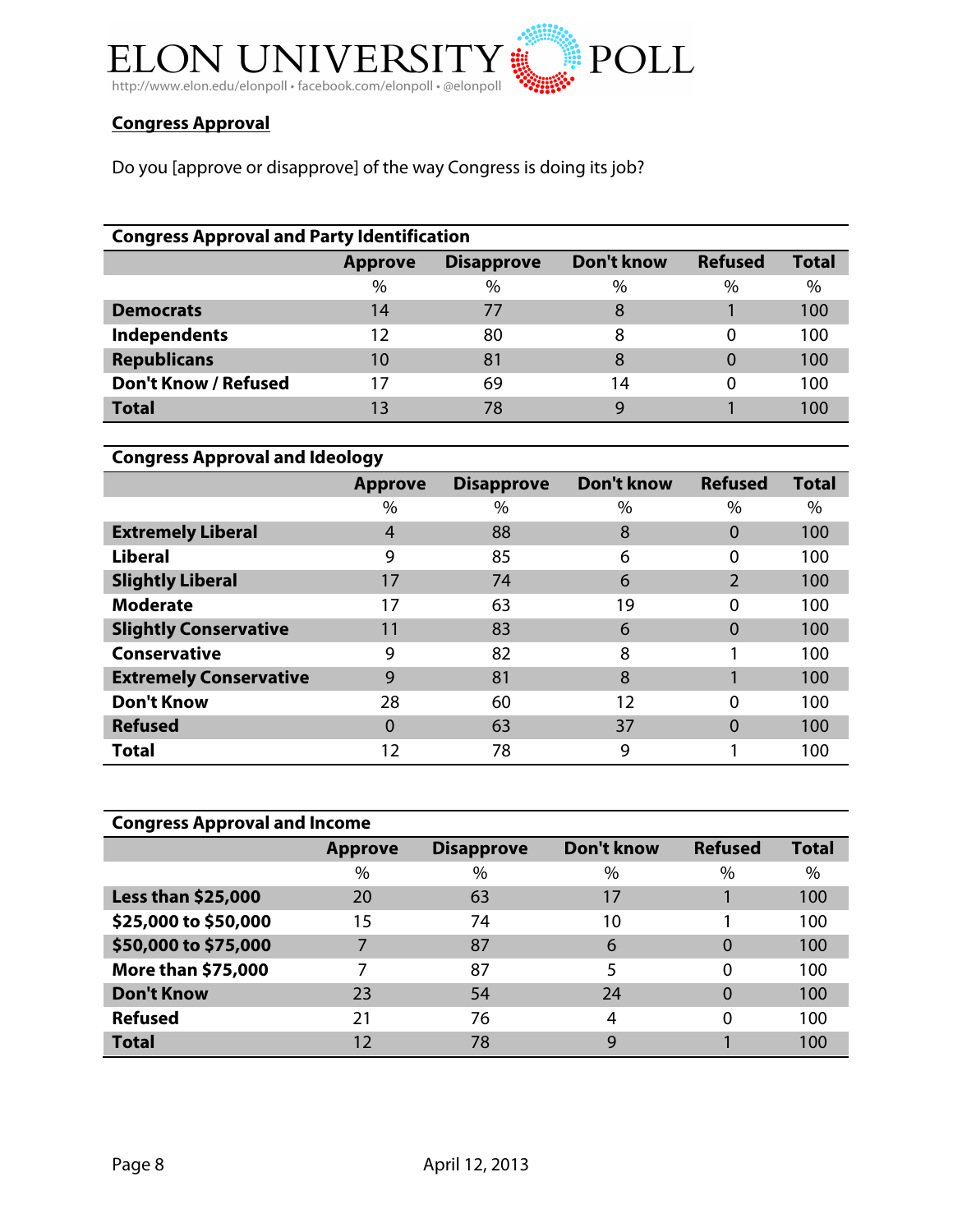

ELON UNIVERSITY http://www.elon.edu/elonpoll • facebook.com/elonpoll • @elonpoll

| <b>Congress Approval and Age</b> |                |                   |            |                |              |  |  |  |  |
|----------------------------------|----------------|-------------------|------------|----------------|--------------|--|--|--|--|
|                                  | <b>Approve</b> | <b>Disapprove</b> | Don't know | <b>Refused</b> | <b>Total</b> |  |  |  |  |
|                                  | $\%$           | $\%$              | $\%$       | $\%$           | $\%$         |  |  |  |  |
| 18-30                            | 26             | 63                | 11         | $\Omega$       | 100          |  |  |  |  |
| $31 - 40$                        |                | 83                | 11         | 0              | 100          |  |  |  |  |
| 41-50                            | 9              | 84                | 5          |                | 100          |  |  |  |  |
| $51 - 65$                        | 8              | 83                | 8          |                | 100          |  |  |  |  |
| $65+$                            |                | 82                | 12         | 0              | 100          |  |  |  |  |
| <b>Total</b>                     | 12             | 78                | 9          |                | 100          |  |  |  |  |

|              | <b>Congress Approval and Race</b> |                   |            |                |              |
|--------------|-----------------------------------|-------------------|------------|----------------|--------------|
|              | <b>Approve</b>                    | <b>Disapprove</b> | Don't know | <b>Refused</b> | <b>Total</b> |
|              | $\%$                              | %                 | $\%$       | $\%$           | $\%$         |
| <b>White</b> | q                                 | 81                |            |                | 100          |
| <b>Black</b> | 19                                | 73                |            |                | 100          |
| <b>Other</b> | 25                                | 57                | 18         |                | 100          |
| <b>Total</b> | 12                                | 78                |            |                | 100          |

| <b>Congress Approval and Gender</b> |                |                   |            |                |              |  |  |  |  |
|-------------------------------------|----------------|-------------------|------------|----------------|--------------|--|--|--|--|
|                                     | <b>Approve</b> | <b>Disapprove</b> | Don't know | <b>Refused</b> | <b>Total</b> |  |  |  |  |
|                                     | $\%$           | $\%$              | $\%$       | $\%$           | $\%$         |  |  |  |  |
| <b>Male</b>                         | 10             | 8 <sup>1</sup>    |            |                | 100          |  |  |  |  |
| <b>Female</b>                       | 14             | 75                | 10         |                | 100          |  |  |  |  |
| <b>Total</b>                        |                | 78                | g          |                | 100          |  |  |  |  |

| <b>Congress Approval and Education</b> |                |                   |               |                |              |  |  |  |  |
|----------------------------------------|----------------|-------------------|---------------|----------------|--------------|--|--|--|--|
|                                        | <b>Approve</b> | <b>Disapprove</b> | Don't know    | <b>Refused</b> | <b>Total</b> |  |  |  |  |
|                                        | $\%$           | $\%$              | $\frac{0}{0}$ | $\frac{0}{0}$  | $\%$         |  |  |  |  |
| <b>Less than HS</b>                    | 32             | 46                | 22            | $\Omega$       | 100          |  |  |  |  |
| <b>High School / GED</b>               | 21             | 66                | 13            |                | 100          |  |  |  |  |
| <b>Some College/ AA / Technical</b>    | 12             | 76                | 11            | $\Omega$       | 100          |  |  |  |  |
| <b>College Graduate</b>                | 6              | 88                | 6             | $\Omega$       | 100          |  |  |  |  |
| <b>Graduate School</b>                 | 5              | 91                | 4             | $\Omega$       | 100          |  |  |  |  |
| <b>Don't Know</b>                      | 0              | 100               | $\Omega$      | $\Omega$       | 100          |  |  |  |  |
| <b>Refused</b>                         | 62             | 38                | $\Omega$      | $\Omega$       | 100          |  |  |  |  |
| <b>Total</b>                           | 12             | 78                | 9             |                | 100          |  |  |  |  |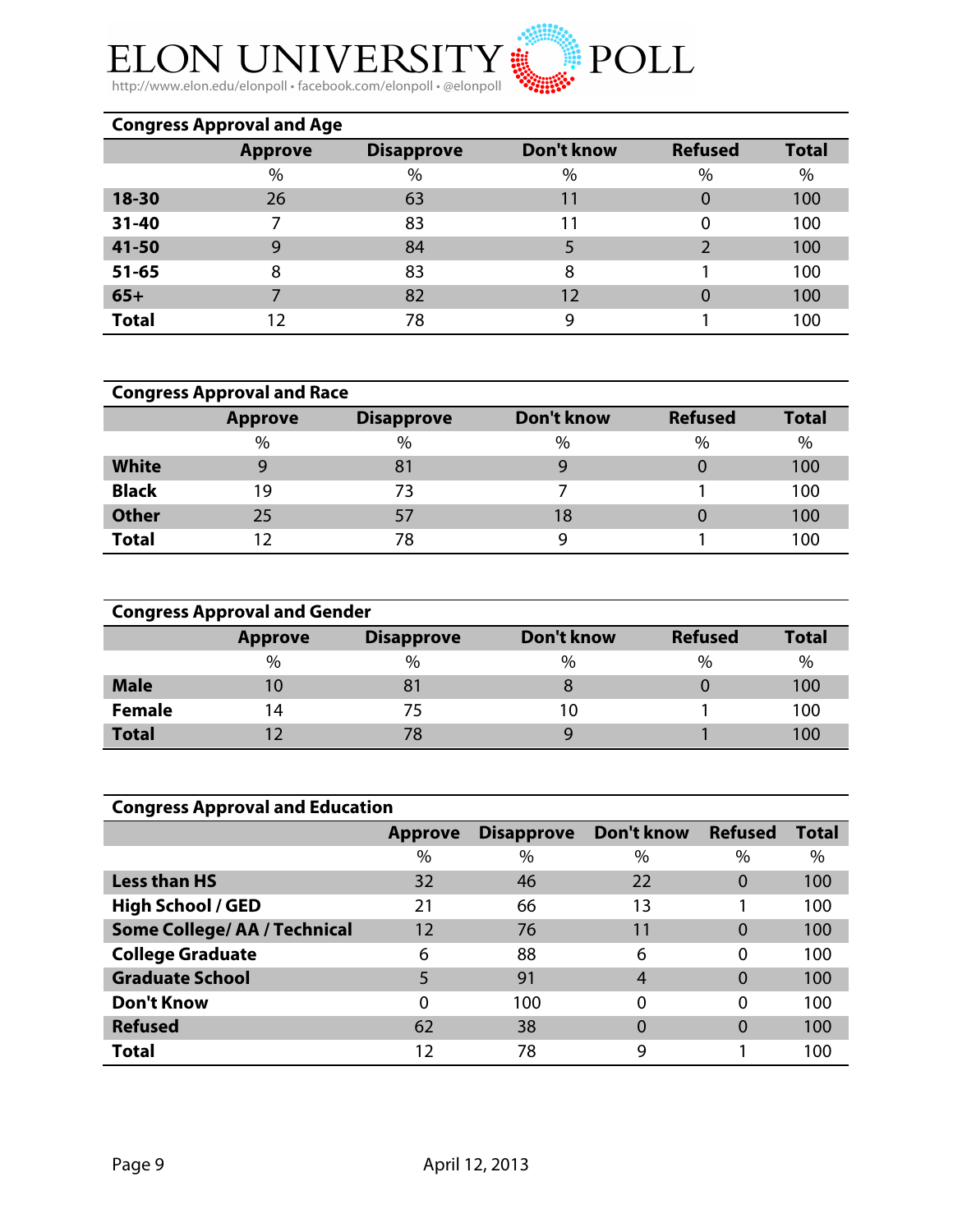#### ELON UNIVERS  ${\rm Y}$  :  $\text{SIT}$

http://www.elon.edu/elonpoll • facebook.com/elonpoll • @elonpoll

| <b>Congress Approval and Religious Tradition</b> |                |                   |                   |                |              |  |  |  |  |
|--------------------------------------------------|----------------|-------------------|-------------------|----------------|--------------|--|--|--|--|
|                                                  | <b>Approve</b> | <b>Disapprove</b> | <b>Don't know</b> | <b>Refused</b> | <b>Total</b> |  |  |  |  |
|                                                  | $\%$           | $\%$              | $\%$              | $\%$           | $\%$         |  |  |  |  |
| <b>Born-Again Christian</b>                      | 11             | 79                | 8                 |                | 100          |  |  |  |  |
| <b>Other Christian</b>                           | 11             | 81                | 7                 |                | 100          |  |  |  |  |
| <b>Catholic</b>                                  | 20             | 74                | 6                 | 0              | 100          |  |  |  |  |
| <b>Not Religious</b>                             | 15             | 72                | 13                | $\Omega$       | 100          |  |  |  |  |
| <b>Other</b>                                     | 4              | 81                | 15                | 0              | 100          |  |  |  |  |
| <b>Don't Know</b>                                | 35             | 50                | 14                | $\Omega$       | 100          |  |  |  |  |
| <b>Refused</b>                                   | 0              | 100               |                   | 0              | 100          |  |  |  |  |
| <b>Total</b>                                     | 12             | 78                | 9                 |                | 100          |  |  |  |  |

POLL

| <b>Congress Approval and Church Attendance</b> |                |                   |                   |                |              |  |  |  |  |
|------------------------------------------------|----------------|-------------------|-------------------|----------------|--------------|--|--|--|--|
|                                                | <b>Approve</b> | <b>Disapprove</b> | <b>Don't know</b> | <b>Refused</b> | <b>Total</b> |  |  |  |  |
|                                                | $\frac{0}{0}$  | %                 | $\%$              | $\%$           | $\%$         |  |  |  |  |
| <b>Never</b>                                   | 14             | 75                | 11                | 0              | 100          |  |  |  |  |
| A few times a year                             | 10             | 81                | 10                | $\Omega$       | 100          |  |  |  |  |
| Once or twice a month                          | 11             | 80                |                   |                | 100          |  |  |  |  |
| <b>Almost every week</b>                       | 8              | 86                | 3                 | C              | 100          |  |  |  |  |
| <b>Every week</b>                              | 13             | 77                | 10                | $\Omega$       | 100          |  |  |  |  |
| <b>Don't Know</b>                              | 46             | 39                | 14                | 0              | 100          |  |  |  |  |
| <b>Refused</b>                                 | 0              | 100               |                   | 0              | 100          |  |  |  |  |
| <b>Total</b>                                   | 12             | 78                | 9                 |                | 100          |  |  |  |  |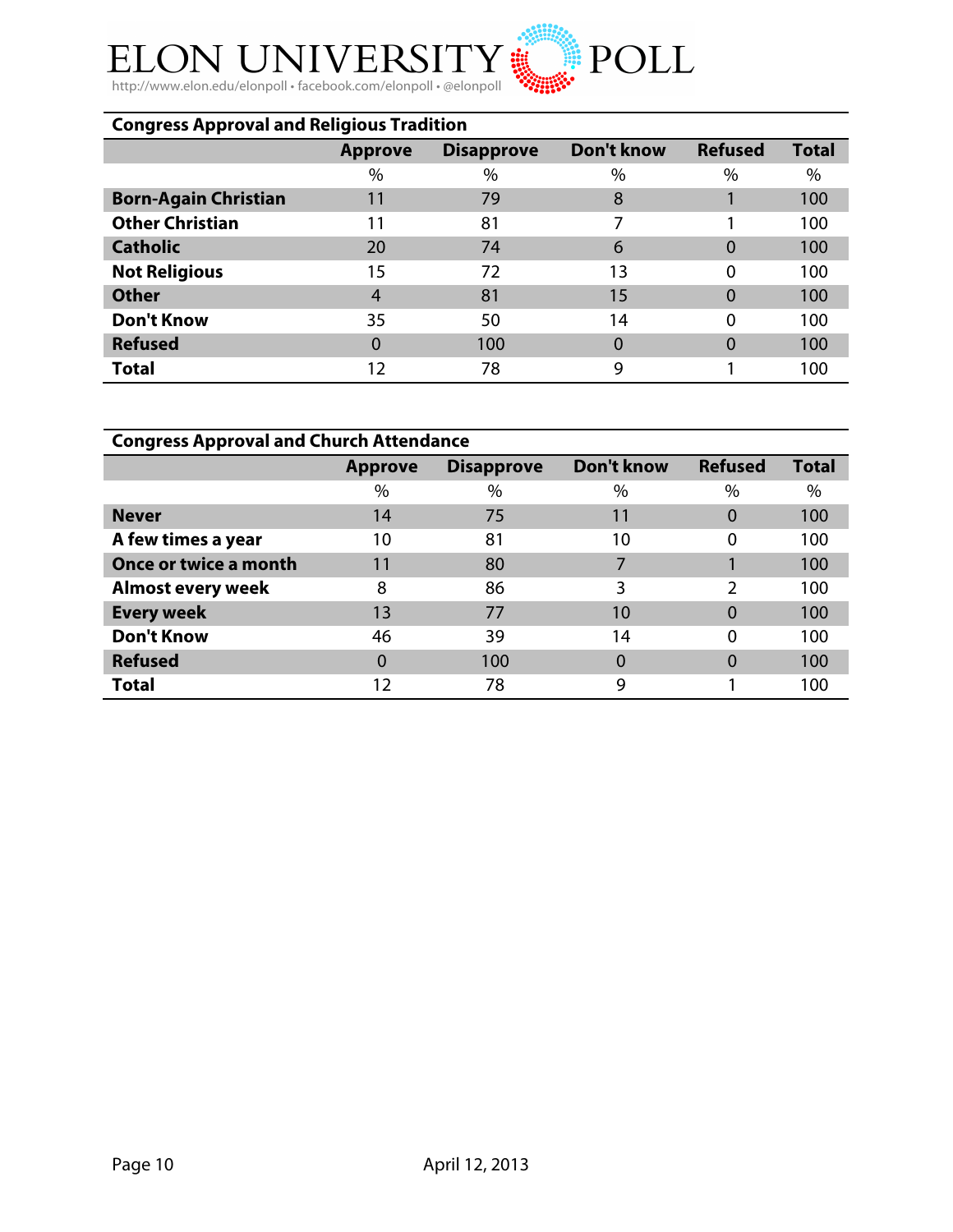

# **Governor Approval**

Do you [approve or disapprove] of the way Pat McCrory is handling his job as governor?

| <b>McCrory Approval and Party Identification</b> |                |                   |            |                |              |  |  |  |  |
|--------------------------------------------------|----------------|-------------------|------------|----------------|--------------|--|--|--|--|
|                                                  | <b>Approve</b> | <b>Disapprove</b> | Don't know | <b>Refused</b> | <b>Total</b> |  |  |  |  |
|                                                  | $\%$           | $\%$              | $\%$       | $\%$           | $\%$         |  |  |  |  |
| <b>Democrats</b>                                 | 31             | 44                | 23         |                | 100          |  |  |  |  |
| <b>Independents</b>                              | 49             | 17                | 33         |                | 100          |  |  |  |  |
| <b>Republicans</b>                               | 66             | 11                | 22         |                | 100          |  |  |  |  |
| <b>Don't Know / Refused</b>                      | 40             | 24                | 35         |                | 100          |  |  |  |  |
| <b>Total</b>                                     | 46             | 25                |            |                | 100          |  |  |  |  |

| <b>McCrory Approval and Ideology</b> |         |                   |            |          |       |  |  |  |
|--------------------------------------|---------|-------------------|------------|----------|-------|--|--|--|
|                                      | Approve | <b>Disapprove</b> | Don't know | Refused  | Total |  |  |  |
|                                      | %       | $\%$              | $\%$       | %        | $\%$  |  |  |  |
| <b>Extremely Liberal</b>             | 26      | 47                | 27         | $\Omega$ | 100   |  |  |  |
| <b>Liberal</b>                       | 32      | 44                | 24         | 0        | 100   |  |  |  |
| <b>Slightly Liberal</b>              | 34      | 36                | 27         | 3        | 100   |  |  |  |
| <b>Moderate</b>                      | 40      | 21                | 36         | 2        | 100   |  |  |  |
| <b>Slightly Conservative</b>         | 51      | 19                | 30         |          | 100   |  |  |  |
| <b>Conservative</b>                  | 61      | 14                | 24         |          | 100   |  |  |  |
| <b>Extremely Conservative</b>        | 65      | 11                | 23         |          | 100   |  |  |  |
| <b>Don't Know</b>                    | 44      | 21                | 35         | $\Omega$ | 100   |  |  |  |
| <b>Refused</b>                       | 34      | 48                | 0          | 19       | 100   |  |  |  |
| <b>Total</b>                         | 46      | 25                | 28         |          | 100   |  |  |  |

| <b>McCrory Approval and Income</b> |                |                   |            |                |              |  |  |  |  |
|------------------------------------|----------------|-------------------|------------|----------------|--------------|--|--|--|--|
|                                    | <b>Approve</b> | <b>Disapprove</b> | Don't know | <b>Refused</b> | <b>Total</b> |  |  |  |  |
|                                    | $\%$           | $\%$              | $\%$       | $\%$           | $\%$         |  |  |  |  |
| <b>Less than \$25,000</b>          | 32             | 29                | 38         |                | 100          |  |  |  |  |
| \$25,000 to \$50,000               | 43             | 31                | 26         | 0              | 100          |  |  |  |  |
| \$50,000 to \$75,000               | 54             | 27                | 18         |                | 100          |  |  |  |  |
| <b>More than \$75,000</b>          | 52             | 21                | 27         | $\Omega$       | 100          |  |  |  |  |
| <b>Don't Know</b>                  | 41             | 17                | 35         |                | 100          |  |  |  |  |
| <b>Refused</b>                     | 43             | 13                | 35         | 9              | 100          |  |  |  |  |
| <b>Total</b>                       | 46             | 25                | 28         |                | 100          |  |  |  |  |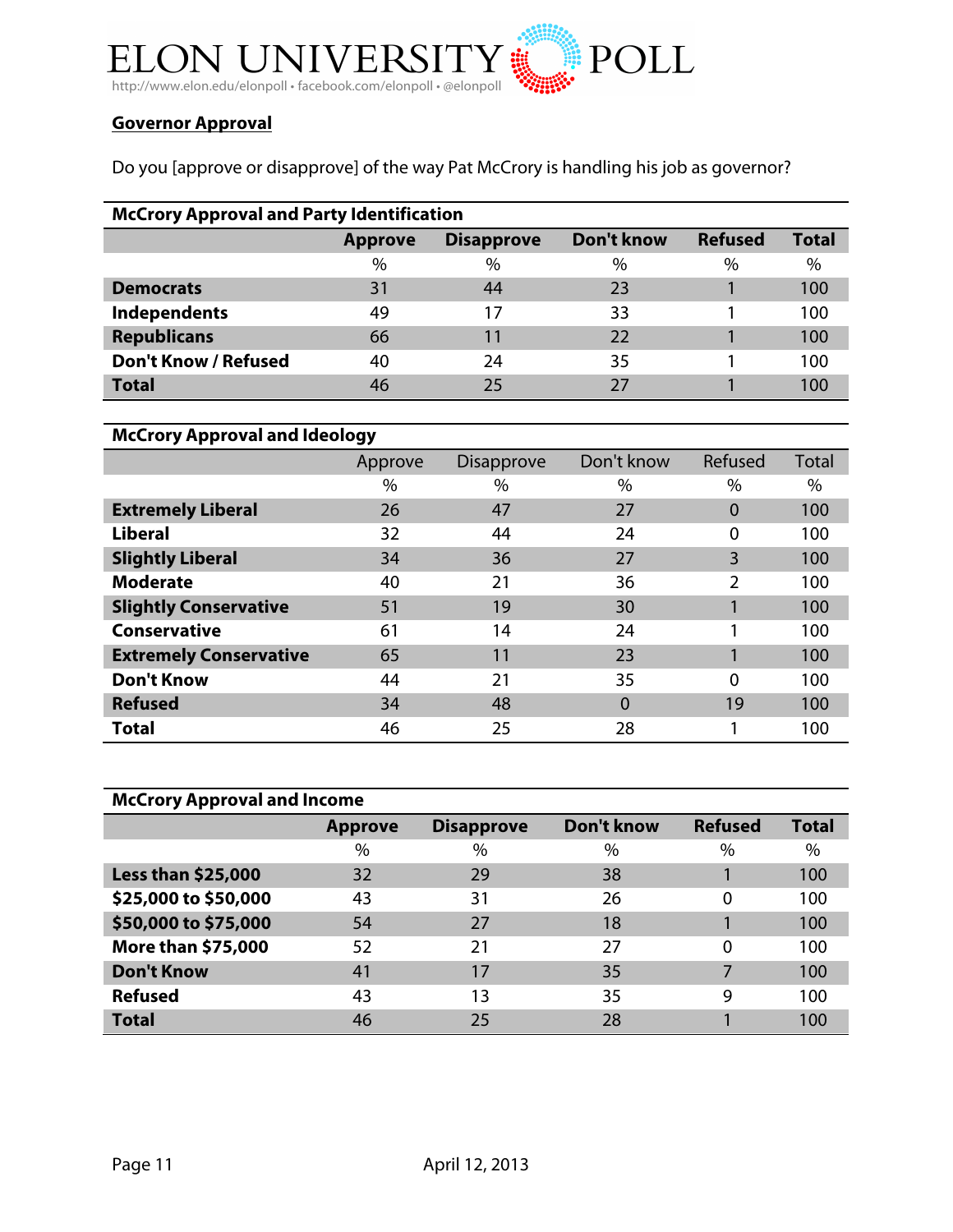

http://www.elon.edu/elonpoll • facebook.com/elonpoll • @elonpoll

|              | <b>McCrory Approval and Age</b> |                   |            |                |              |
|--------------|---------------------------------|-------------------|------------|----------------|--------------|
|              | <b>Approve</b>                  | <b>Disapprove</b> | Don't know | <b>Refused</b> | <b>Total</b> |
|              | $\%$                            | $\%$              | $\%$       | $\%$           | $\%$         |
| 18-30        | 48                              | 24                | 27         |                | 100          |
| $31 - 40$    | 46                              | 27                | 27         | 0              | 100          |
| 41-50        | 48                              | 27                | 25         | $\Omega$       | 100          |
| $51 - 65$    | 44                              | 27                | 28         | 2              | 100          |
| $65+$        | 44                              | 23                | 32         |                | 100          |
| <b>Total</b> | 46                              | 26                | 28         |                | 100          |

|              | <b>McCrory Approval and Race</b> |                   |            |                |              |
|--------------|----------------------------------|-------------------|------------|----------------|--------------|
|              | <b>Approve</b>                   | <b>Disapprove</b> | Don't know | <b>Refused</b> | <b>Total</b> |
|              | $\%$                             | $\%$              | $\%$       | $\%$           | $\%$         |
| <b>White</b> | 49                               | 21                | 29         |                | 100          |
| <b>Black</b> | 40                               | 34                | 25         |                | 100          |
| <b>Other</b> | 31                               | 43                | 26         |                | 100          |
| <b>Total</b> | 46                               | 25                | 28         |                | 100          |

| <b>McCrory Approval and Gender</b> |                |                   |            |                |              |  |  |  |  |
|------------------------------------|----------------|-------------------|------------|----------------|--------------|--|--|--|--|
|                                    | <b>Approve</b> | <b>Disapprove</b> | Don't know | <b>Refused</b> | <b>Total</b> |  |  |  |  |
|                                    | $\%$           | $\%$              | $\%$       | $\%$           | %            |  |  |  |  |
| <b>Male</b>                        | 50             | 21                | 29         |                | 100          |  |  |  |  |
| <b>Female</b>                      | 42             | 29                | 27         |                | 100          |  |  |  |  |
| <b>Total</b>                       | 46             | 25                | 28         |                | 100          |  |  |  |  |

| <b>McCrory Approval and Education</b> |                |                   |               |                |              |  |  |  |
|---------------------------------------|----------------|-------------------|---------------|----------------|--------------|--|--|--|
|                                       | <b>Approve</b> | <b>Disapprove</b> | Don't know    | <b>Refused</b> | <b>Total</b> |  |  |  |
|                                       | $\frac{0}{0}$  | $\%$              | $\frac{0}{0}$ | $\%$           | %            |  |  |  |
| <b>Less than HS</b>                   | 39             | 25                | 32            | 4              | 100          |  |  |  |
| <b>High School / GED</b>              | 55             | 17                | 27            |                | 100          |  |  |  |
| <b>Some College/ AA / Technical</b>   | 39             | 25                | 35            |                | 100          |  |  |  |
| <b>College Graduate</b>               | 50             | 28                | 21            |                | 100          |  |  |  |
| <b>Graduate School</b>                | 45             | 27                | 27            |                | 100          |  |  |  |
| <b>Don't Know</b>                     | $\Omega$       | 100               | 0             | $\Omega$       | 100          |  |  |  |
| <b>Refused</b>                        | 18             | 58                | $\Omega$      | 24             | 100          |  |  |  |
| <b>Total</b>                          | 46             | 25                | 28            |                | 100          |  |  |  |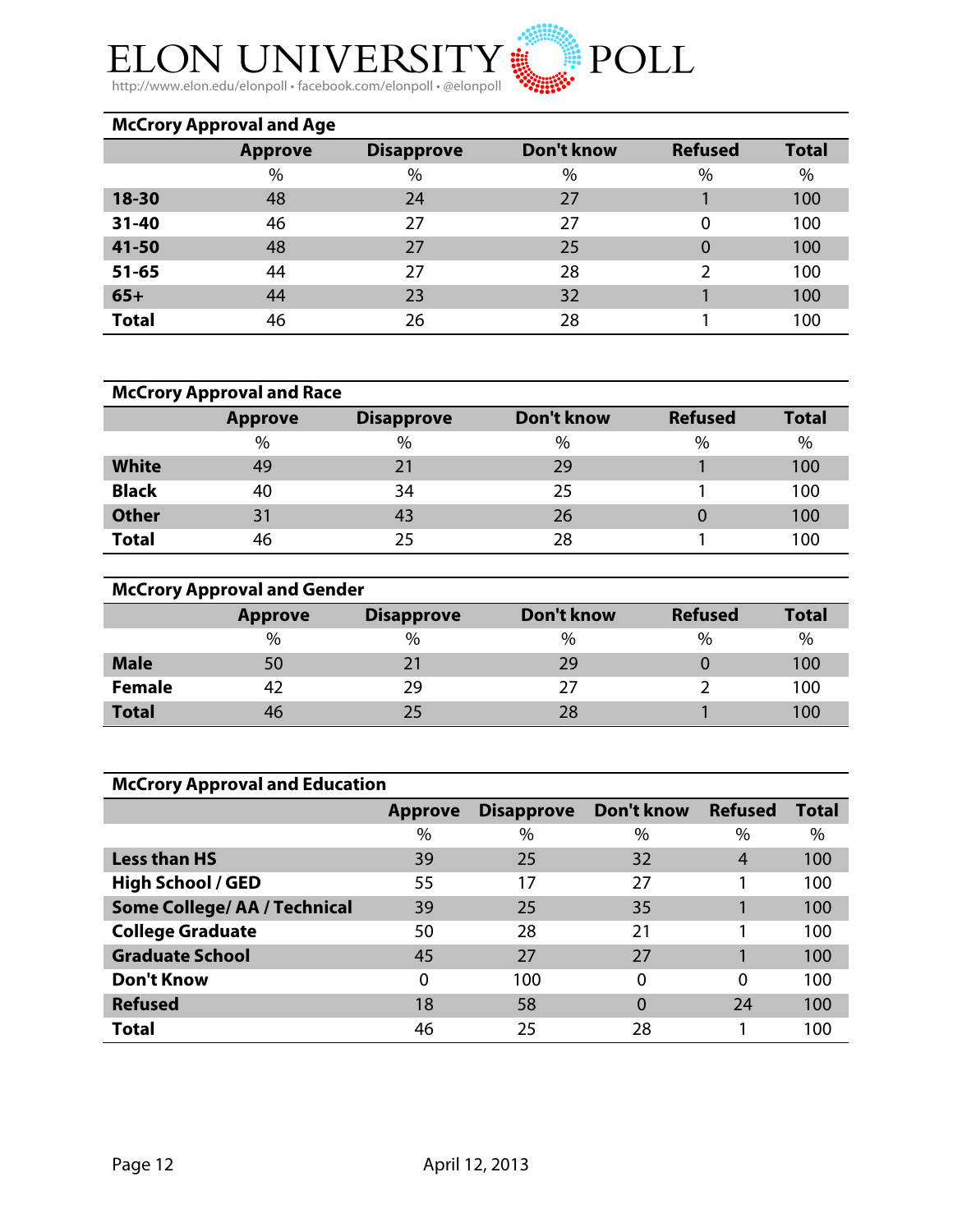# ${\rm Y}$  iii ELON UNIVERS

http://www.elon.edu/elonpoll • facebook.com/elonpoll • @elonpoll

| <b>McCrory Approval and Religious Tradition</b> |                |                   |                   |                |              |  |  |  |
|-------------------------------------------------|----------------|-------------------|-------------------|----------------|--------------|--|--|--|
|                                                 | <b>Approve</b> | <b>Disapprove</b> | <b>Don't know</b> | <b>Refused</b> | <b>Total</b> |  |  |  |
|                                                 | %              | %                 | $\%$              | $\%$           | %            |  |  |  |
| <b>Born-Again Christian</b>                     | 51             | 23                | 25                |                | 100          |  |  |  |
| <b>Other Christian</b>                          | 53             | 19                | 27                | 2              | 100          |  |  |  |
| <b>Catholic</b>                                 | 41             | 30                | 29                | $\Omega$       | 100          |  |  |  |
| <b>Not Religious</b>                            | 32             | 38                | 30                | 0              | 100          |  |  |  |
| <b>Other</b>                                    | 30             | 32                | 37                |                | 100          |  |  |  |
| <b>Don't Know</b>                               | 35             | 29                | 36                | 0              | 100          |  |  |  |
| <b>Refused</b>                                  | 100            | $\overline{0}$    | 0                 | $\Omega$       | 100          |  |  |  |
| <b>Total</b>                                    | 46             | 25                | 28                |                | 100          |  |  |  |

POLL

| <b>McCrory Approval and Church Attendance</b> |                |                   |            |                |              |  |  |  |
|-----------------------------------------------|----------------|-------------------|------------|----------------|--------------|--|--|--|
|                                               | <b>Approve</b> | <b>Disapprove</b> | Don't know | <b>Refused</b> | <b>Total</b> |  |  |  |
|                                               | $\frac{0}{0}$  | %                 | $\%$       | $\%$           | $\%$         |  |  |  |
| <b>Never</b>                                  | 40             | 28                | 32         | 0              | 100          |  |  |  |
| A few times a year                            | 48             | 24                | 25         | 3              | 100          |  |  |  |
| Once or twice a month                         | 54             | 20                | 25         |                | 100          |  |  |  |
| <b>Almost every week</b>                      | 58             | 21                | 21         | $\Omega$       | 100          |  |  |  |
| <b>Every week</b>                             | 45             | 25                | 27         | っ              | 100          |  |  |  |
| <b>Don't Know</b>                             | 0              | 66                | 34         | $\Omega$       | 100          |  |  |  |
| <b>Refused</b>                                | 0              | $\Omega$          | 36         | 64             | 100          |  |  |  |
| <b>Total</b>                                  | 46             | 25                | 28         |                | 100          |  |  |  |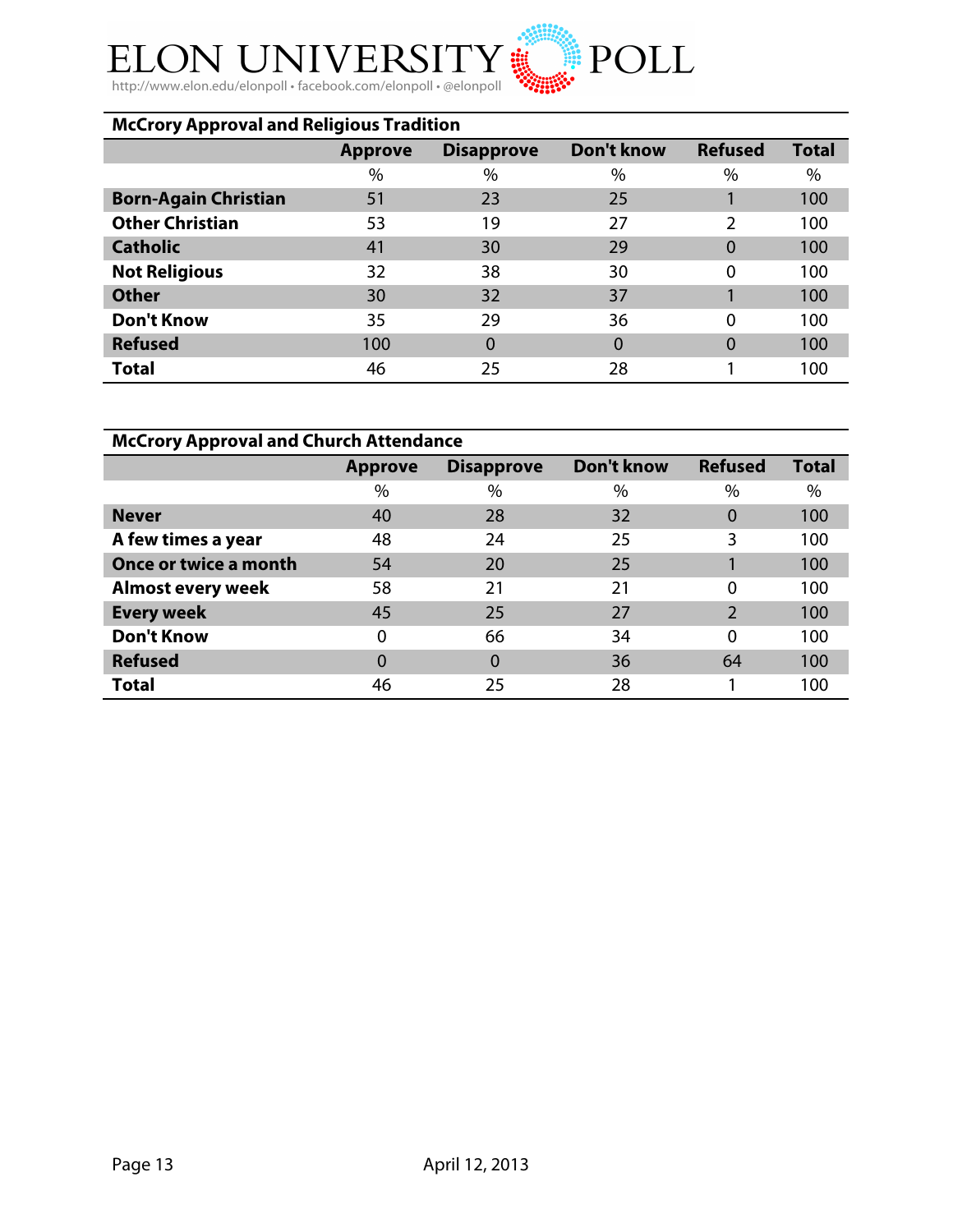

# **General Assembly Approval**

What about the state legislature in Raleigh? Do you [approve or disapprove] of the way the North Carolina General Assembly is doing its job?

| <b>General Assembly Approval and Party Identification</b> |                |                   |            |                |              |  |  |  |
|-----------------------------------------------------------|----------------|-------------------|------------|----------------|--------------|--|--|--|
|                                                           | <b>Approve</b> | <b>Disapprove</b> | Don't know | <b>Refused</b> | <b>Total</b> |  |  |  |
|                                                           | $\%$           | $\%$              | $\%$       | $\%$           | $\%$         |  |  |  |
| <b>Democrats</b>                                          | 30             | 50                | 20         | $\Omega$       | 100          |  |  |  |
| Independents                                              | 38             | 40                | 22         | 0              | 100          |  |  |  |
| <b>Republicans</b>                                        | 46             | 25                | 29         | $\Omega$       | 100          |  |  |  |
| <b>Don't Know / Refused</b>                               | 35             | 36                | 30         | 0              | 100          |  |  |  |
| <b>Total</b>                                              | 37             | 39                | 24         |                | 100          |  |  |  |

| <b>General Assembly Approval and Ideology</b> |                |                   |                   |                |              |  |  |  |
|-----------------------------------------------|----------------|-------------------|-------------------|----------------|--------------|--|--|--|
|                                               | <b>Approve</b> | <b>Disapprove</b> | <b>Don't know</b> | <b>Refused</b> | <b>Total</b> |  |  |  |
|                                               | $\%$           | $\%$              | $\%$              | $\%$           | $\%$         |  |  |  |
| <b>Extremely Liberal</b>                      | 10             | 71                | 19                | $\Omega$       | 100          |  |  |  |
| <b>Liberal</b>                                | 27             | 51                | 21                | $\Omega$       | 100          |  |  |  |
| <b>Slightly Liberal</b>                       | 32             | 49                | 17                |                | 100          |  |  |  |
| <b>Moderate</b>                               | 33             | 35                | 32                | $\Omega$       | 100          |  |  |  |
| <b>Slightly Conservative</b>                  | 39             | 38                | 22                |                | 100          |  |  |  |
| <b>Conservative</b>                           | 45             | 29                | 26                | $\Omega$       | 100          |  |  |  |
| <b>Extremely Conservative</b>                 | 48             | 23                | 28                |                | 100          |  |  |  |
| <b>Don't Know</b>                             | 47             | 30                | 23                | $\Omega$       | 100          |  |  |  |
| <b>Refused</b>                                | 29             | 30                | 41                | $\Omega$       | 100          |  |  |  |
| <b>Total</b>                                  | 37             | 39                | 24                | $\Omega$       | 100          |  |  |  |

| <b>General Assembly Approval and Income</b> |                |                   |                   |                |              |  |  |  |  |
|---------------------------------------------|----------------|-------------------|-------------------|----------------|--------------|--|--|--|--|
|                                             | <b>Approve</b> | <b>Disapprove</b> | <b>Don't know</b> | <b>Refused</b> | <b>Total</b> |  |  |  |  |
|                                             | $\%$           | $\%$              | $\%$              | $\%$           | $\%$         |  |  |  |  |
| <b>Less than \$25,000</b>                   | 35             | 30                | 34                |                | 100          |  |  |  |  |
| \$25,000 to \$50,000                        | 35             | 43                | 22                | 0              | 100          |  |  |  |  |
| \$50,000 to \$75,000                        | 42             | 36                | 22                | 0              | 100          |  |  |  |  |
| <b>More than \$75,000</b>                   | 36             | 45                | 19                | 0              | 100          |  |  |  |  |
| <b>Don't Know</b>                           | 45             | 21                | 34                | 0              | 100          |  |  |  |  |
| <b>Refused</b>                              | 23             | 30                | 47                | 0              | 100          |  |  |  |  |
| <b>Total</b>                                | 37             | 39                | 24                | 0              | 100          |  |  |  |  |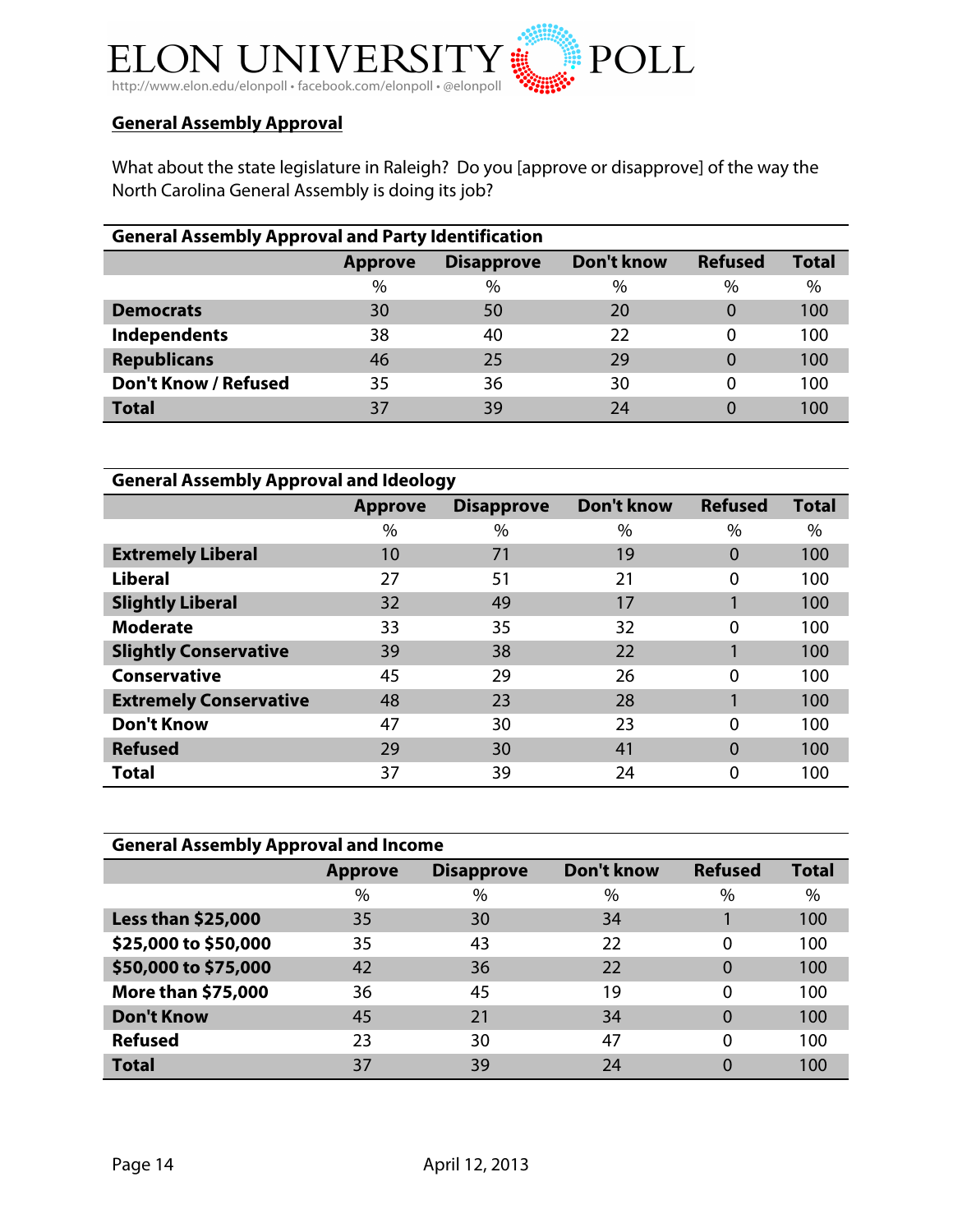

| <b>General Assembly Approval and Age</b> |                |                   |            |                |              |  |  |  |  |
|------------------------------------------|----------------|-------------------|------------|----------------|--------------|--|--|--|--|
|                                          | <b>Approve</b> | <b>Disapprove</b> | Don't know | <b>Refused</b> | <b>Total</b> |  |  |  |  |
|                                          | $\%$           | $\%$              | $\%$       | $\%$           | $\%$         |  |  |  |  |
| 18-30                                    | 49             | 27                | 24         | 0              | 100          |  |  |  |  |
| 31-40                                    | 27             | 50                | 23         | 0              | 100          |  |  |  |  |
| 41-50                                    | 39             | 46                | 15         | $\overline{0}$ | 100          |  |  |  |  |
| $51 - 65$                                | 31             | 42                | 25         | 2              | 100          |  |  |  |  |
| $65+$                                    | 33             | 35                | 32         | 0              | 100          |  |  |  |  |
| <b>Total</b>                             | 37             | 39                | 24         |                | 100          |  |  |  |  |

| <b>General Assembly Approval and Race</b> |                |                   |            |                |              |  |  |
|-------------------------------------------|----------------|-------------------|------------|----------------|--------------|--|--|
|                                           | <b>Approve</b> | <b>Disapprove</b> | Don't know | <b>Refused</b> | <b>Total</b> |  |  |
|                                           | $\%$           | $\%$              | $\%$       | $\%$           | $\%$         |  |  |
| <b>White</b>                              | 37             | 37                | 26         |                | 100          |  |  |
| <b>Black</b>                              | 35             | 48                | 16         |                | 100          |  |  |
| <b>Other</b>                              | 43             | 27                | 30         |                | 100          |  |  |
| <b>Total</b>                              | 37             | 39                | 24         |                | 100          |  |  |

| <b>General Assembly Approval and Gender</b> |                |                   |            |                |              |  |  |  |
|---------------------------------------------|----------------|-------------------|------------|----------------|--------------|--|--|--|
|                                             | <b>Approve</b> | <b>Disapprove</b> | Don't know | <b>Refused</b> | <b>Total</b> |  |  |  |
|                                             | $\frac{0}{0}$  | $\frac{0}{0}$     | $\%$       | $\frac{0}{0}$  | $\%$         |  |  |  |
| <b>Male</b>                                 |                | 39                | 19         |                | 100          |  |  |  |
| <b>Female</b>                               | 32             | 38                | 29         |                | 100          |  |  |  |
| <b>Total</b>                                | 37             | 39                | 24         |                | 100          |  |  |  |

| <b>General Assembly Approval and Education</b> |                |                   |            |                |              |  |  |  |  |
|------------------------------------------------|----------------|-------------------|------------|----------------|--------------|--|--|--|--|
|                                                | <b>Approve</b> | <b>Disapprove</b> | Don't know | <b>Refused</b> | <b>Total</b> |  |  |  |  |
|                                                | $\%$           | $\%$              | $\%$       | $\%$           | $\%$         |  |  |  |  |
| <b>Less than HS</b>                            | 44             | 25                | 32         | $\Omega$       | 100          |  |  |  |  |
| <b>High School / GED</b>                       | 49             | 29                | 21         |                | 100          |  |  |  |  |
| <b>Some College/ AA / Technical</b>            | 32             | 36                | 31         |                | 100          |  |  |  |  |
| <b>College Graduate</b>                        | 36             | 44                | 20         | $\Omega$       | 100          |  |  |  |  |
| <b>Graduate School</b>                         | 29             | 51                | 20         | $\Omega$       | 100          |  |  |  |  |
| <b>Don't Know</b>                              | $\Omega$       | 100               | $\Omega$   | 0              | 100          |  |  |  |  |
| <b>Refused</b>                                 | 44             | 33                | 24         | $\Omega$       | 100          |  |  |  |  |
| <b>Total</b>                                   | 37             | 39                | 24         | $\Omega$       | 100          |  |  |  |  |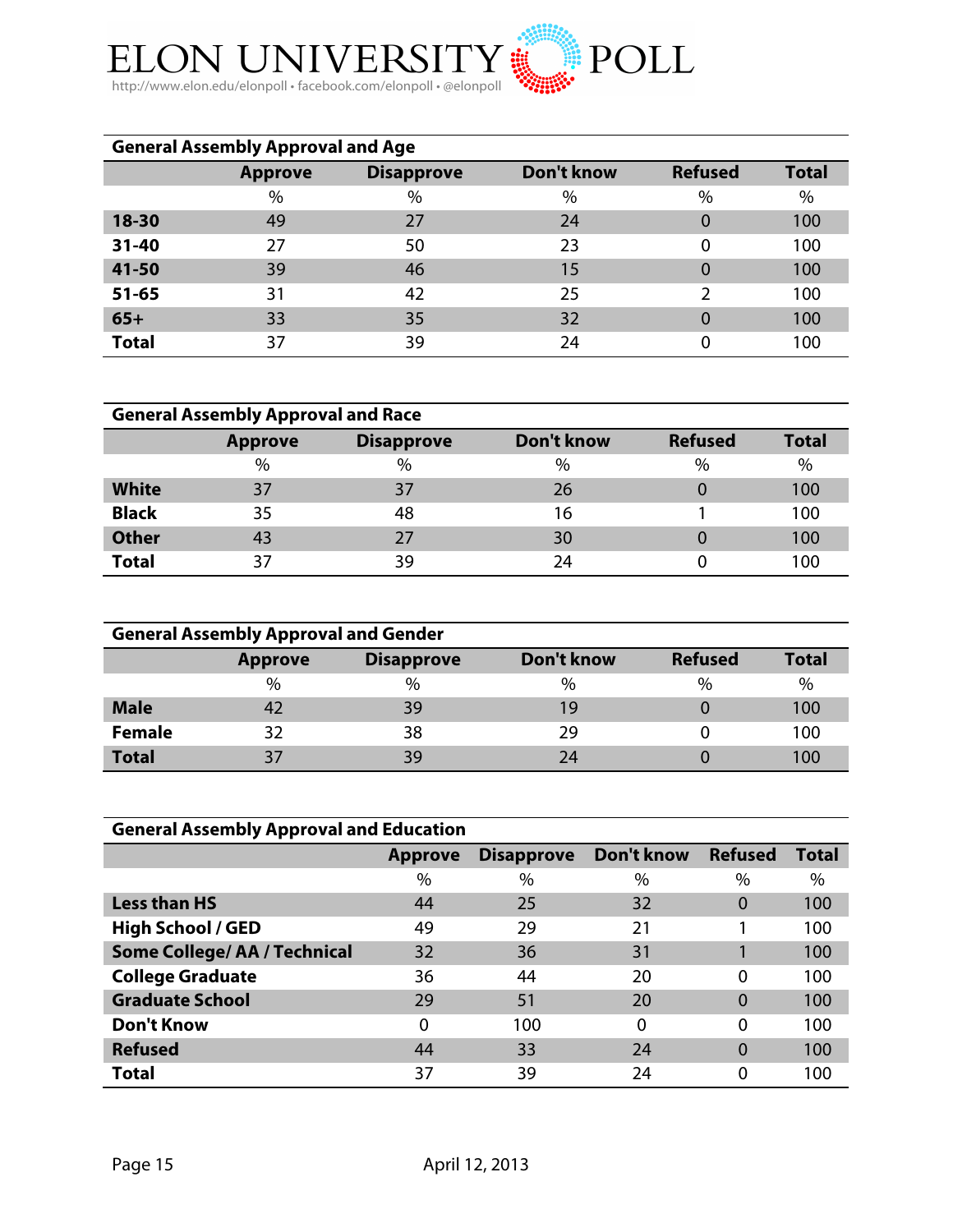

| <b>General Assembly Approval and Religious Tradition</b> |                |                   |                   |                |              |  |  |  |  |
|----------------------------------------------------------|----------------|-------------------|-------------------|----------------|--------------|--|--|--|--|
|                                                          | <b>Approve</b> | <b>Disapprove</b> | <b>Don't know</b> | <b>Refused</b> | <b>Total</b> |  |  |  |  |
|                                                          | $\%$           | $\%$              | $\%$              | %              | %            |  |  |  |  |
| <b>Born-Again Christian</b>                              | 41             | 34                | 24                | $\overline{0}$ | 100          |  |  |  |  |
| <b>Other Christian</b>                                   | 32             | 44                | 23                |                | 100          |  |  |  |  |
| <b>Catholic</b>                                          | 44             | 39                | 16                | 0              | 100          |  |  |  |  |
| <b>Not Religious</b>                                     | 36             | 38                | 25                |                | 100          |  |  |  |  |
| <b>Other</b>                                             | 22             | 50                | 29                | 0              | 100          |  |  |  |  |
| <b>Don't Know</b>                                        | 46             | 20                | 34                | $\Omega$       | 100          |  |  |  |  |
| <b>Refused</b>                                           | 100            | $\Omega$          | 0                 | 0              | 100          |  |  |  |  |
| <b>Total</b>                                             | 37             | 39                | 24                | 0              | 100          |  |  |  |  |

| <b>General Assembly Approval and Church Attendance</b> |                |                   |                   |                |              |  |  |  |  |
|--------------------------------------------------------|----------------|-------------------|-------------------|----------------|--------------|--|--|--|--|
|                                                        | <b>Approve</b> | <b>Disapprove</b> | <b>Don't know</b> | <b>Refused</b> | <b>Total</b> |  |  |  |  |
|                                                        | $\%$           | $\%$              | $\%$              | $\%$           | $\%$         |  |  |  |  |
| <b>Never</b>                                           | 34             | 40                | 26                |                | 100          |  |  |  |  |
| A few times a year                                     | 34             | 44                | 22                | $\Omega$       | 100          |  |  |  |  |
| <b>Once or twice a month</b>                           | 43             | 38                | 18                |                | 100          |  |  |  |  |
| <b>Almost every week</b>                               | 30             | 42                | 26                |                | 100          |  |  |  |  |
| <b>Every week</b>                                      | 40             | 35                | 25                | $\Omega$       | 100          |  |  |  |  |
| <b>Don't Know</b>                                      | 46             | 39                | 14                | $\Omega$       | 100          |  |  |  |  |
| <b>Refused</b>                                         | 0              | 0                 | 100               |                | 100          |  |  |  |  |
| <b>Total</b>                                           | 37             | 39                | 24                |                | 100          |  |  |  |  |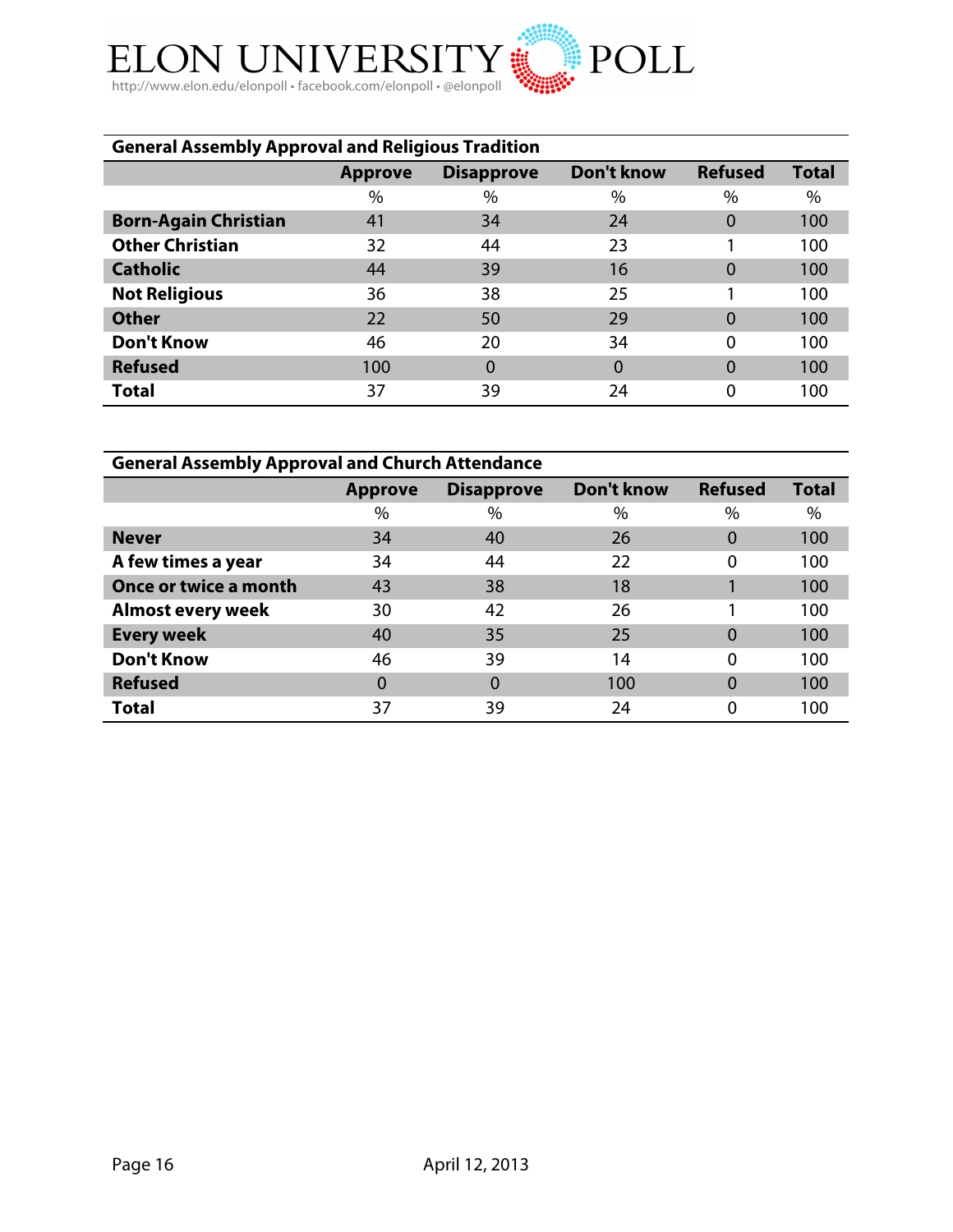

# **Hagan Approval**

Do you [approve or disapprove] of the way Kay Hagan is handling her job as US Senator?

| <b>Hagan Approval and Party Identification</b> |                |                   |            |                |              |  |  |  |  |
|------------------------------------------------|----------------|-------------------|------------|----------------|--------------|--|--|--|--|
|                                                | <b>Approve</b> | <b>Disapprove</b> | Don't know | <b>Refused</b> | <b>Total</b> |  |  |  |  |
|                                                | $\%$           | $\%$              | $\%$       | $\%$           | $\%$         |  |  |  |  |
| <b>Democrats</b>                               | 59             | 19                | 22         |                | 100          |  |  |  |  |
| Independents                                   | 38             | 36                | 25         | Ω              | 100          |  |  |  |  |
| <b>Republicans</b>                             | 24             | 49                | 26         |                | 100          |  |  |  |  |
| <b>Don't Know / Refused</b>                    | 31             | 29                | 40         | 0              | 100          |  |  |  |  |
| <b>Total</b>                                   | 40             | 33                | 26         |                | 100          |  |  |  |  |

| <b>Hagan Approval and Ideology</b> |                |                   |                   |                |              |  |  |  |  |
|------------------------------------|----------------|-------------------|-------------------|----------------|--------------|--|--|--|--|
|                                    | <b>Approve</b> | <b>Disapprove</b> | <b>Don't know</b> | <b>Refused</b> | <b>Total</b> |  |  |  |  |
|                                    | $\%$           | $\%$              | $\%$              | $\%$           | $\%$         |  |  |  |  |
| <b>Extremely Liberal</b>           | 49             | 27                | 25                | $\Omega$       | 100          |  |  |  |  |
| <b>Liberal</b>                     | 50             | 15                | 35                | 0              | 100          |  |  |  |  |
| <b>Slightly Liberal</b>            | 60             | 18                | 21                |                | 100          |  |  |  |  |
| <b>Moderate</b>                    | 51             | 19                | 29                | 2              | 100          |  |  |  |  |
| <b>Slightly Conservative</b>       | 44             | 37                | 19                | $\Omega$       | 100          |  |  |  |  |
| <b>Conservative</b>                | 20             | 54                | 26                | $\Omega$       | 100          |  |  |  |  |
| <b>Extremely Conservative</b>      | 14             | 59                | 27                | $\Omega$       | 100          |  |  |  |  |
| <b>Don't Know</b>                  | 47             | 17                | 36                | $\Omega$       | 100          |  |  |  |  |
| <b>Refused</b>                     | 41             | 19                | 41                | $\Omega$       | 100          |  |  |  |  |
| Total                              | 40             | 33                | 27                | 0              | 100          |  |  |  |  |

| <b>Hagan Approval and Income</b> |                |                   |                   |                |              |  |  |  |
|----------------------------------|----------------|-------------------|-------------------|----------------|--------------|--|--|--|
|                                  | <b>Approve</b> | <b>Disapprove</b> | <b>Don't know</b> | <b>Refused</b> | <b>Total</b> |  |  |  |
|                                  | $\%$           | $\%$              | $\%$              | $\%$           | $\%$         |  |  |  |
| Less than \$25,000               | 44             | 25                | 30                |                | 100          |  |  |  |
| \$25,000 to \$50,000             | 42             | 28                | 31                | 0              | 100          |  |  |  |
| \$50,000 to \$75,000             | 35             | 38                | 27                | 0              | 100          |  |  |  |
| More than \$75,000               | 37             | 40                | 23                | 0              | 100          |  |  |  |
| <b>Don't Know</b>                | 61             | 14                | 22                | 4              | 100          |  |  |  |
| <b>Refused</b>                   | 23             | 34                | 43                | 0              | 100          |  |  |  |
| <b>Total</b>                     | 40             | 33                | 27                |                | 100          |  |  |  |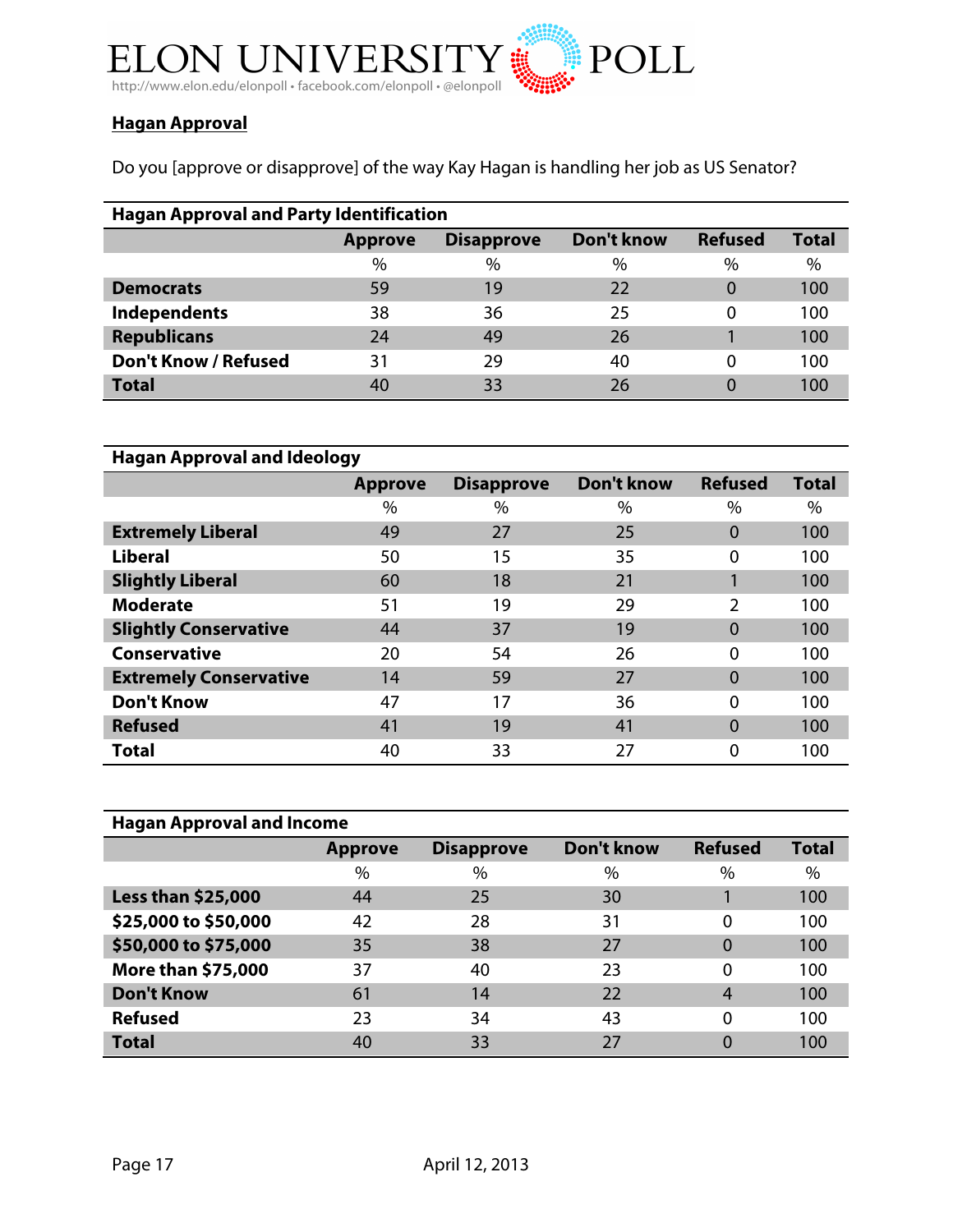

http://www.elon.edu/elonpoll • facebook.com/elonpoll • @elonpoll

| <b>Hagan Approval and Age</b> |                |                   |                   |                |              |  |  |  |
|-------------------------------|----------------|-------------------|-------------------|----------------|--------------|--|--|--|
|                               | <b>Approve</b> | <b>Disapprove</b> | <b>Don't know</b> | <b>Refused</b> | <b>Total</b> |  |  |  |
|                               | $\%$           | $\%$              | $\%$              | $\%$           | $\%$         |  |  |  |
| 18-30                         | 39             | 25                | 36                | 0              | 100          |  |  |  |
| $31 - 40$                     | 40             | 37                | 23                | 0              | 100          |  |  |  |
| 41-50                         | 39             | 34                | 27                | $\overline{0}$ | 100          |  |  |  |
| $51 - 65$                     | 40             | 35                | 25                |                | 100          |  |  |  |
| $65+$                         | 44             | 34                | 22                | 0              | 100          |  |  |  |
| <b>Total</b>                  | 40             | 33                | 27                | 0              | 100          |  |  |  |

# **Hagan Approval and Race**

|              | <b>Approve</b> | <b>Disapprove</b> | Don't know | <b>Refused</b> | <b>Total</b> |
|--------------|----------------|-------------------|------------|----------------|--------------|
|              | %              | $\%$              | $\%$       | $\%$           | %            |
| <b>White</b> | 34             | 37                | 29         |                | 100          |
| <b>Black</b> | 57             | 24                | 18         |                | 100          |
| <b>Other</b> | 51             | 14                | 35         |                | 100          |
| <b>Total</b> | 40             | 33                | 77         |                | 100          |

|               | <b>Hagan Approval and Gender</b> |                   |            |                |              |
|---------------|----------------------------------|-------------------|------------|----------------|--------------|
|               | <b>Approve</b>                   | <b>Disapprove</b> | Don't know | <b>Refused</b> | <b>Total</b> |
|               | $\%$                             | $\%$              | $\%$       | $\%$           | $\%$         |
| <b>Male</b>   | 37                               | 37                | 26         |                | 100          |
| <b>Female</b> | 42                               | 29                | 28         |                | 100          |
| <b>Total</b>  | 40                               | 33                | 27         |                | 100          |

| <b>Hagan Approval and Education</b> |                |                   |                   |                |              |  |  |  |
|-------------------------------------|----------------|-------------------|-------------------|----------------|--------------|--|--|--|
|                                     | <b>Approve</b> | <b>Disapprove</b> | <b>Don't know</b> | <b>Refused</b> | <b>Total</b> |  |  |  |
|                                     | $\%$           | $\%$              | $\%$              | %              | $\%$         |  |  |  |
| <b>Less than HS</b>                 | 44             | 29                | 24                | 4              | 100          |  |  |  |
| <b>High School / GED</b>            | 40             | 32                | 28                |                | 100          |  |  |  |
| <b>Some College/AA/</b>             | 35             | 37                | 28                | 0              | 100          |  |  |  |
| <b>Technical</b>                    |                |                   |                   |                |              |  |  |  |
| <b>College Graduate</b>             | 45             | 31                | 24                | $\Omega$       | 100          |  |  |  |
| <b>Graduate School</b>              | 38             | 32                | 29                | $\overline{0}$ | 100          |  |  |  |
| <b>Don't Know</b>                   | 100            | 0                 | 0                 | $\Omega$       | 100          |  |  |  |
| <b>Refused</b>                      | 15             | 18                | 67                | 0              | 100          |  |  |  |
| <b>Total</b>                        | 40             | 33                | 27                | 0              | 100          |  |  |  |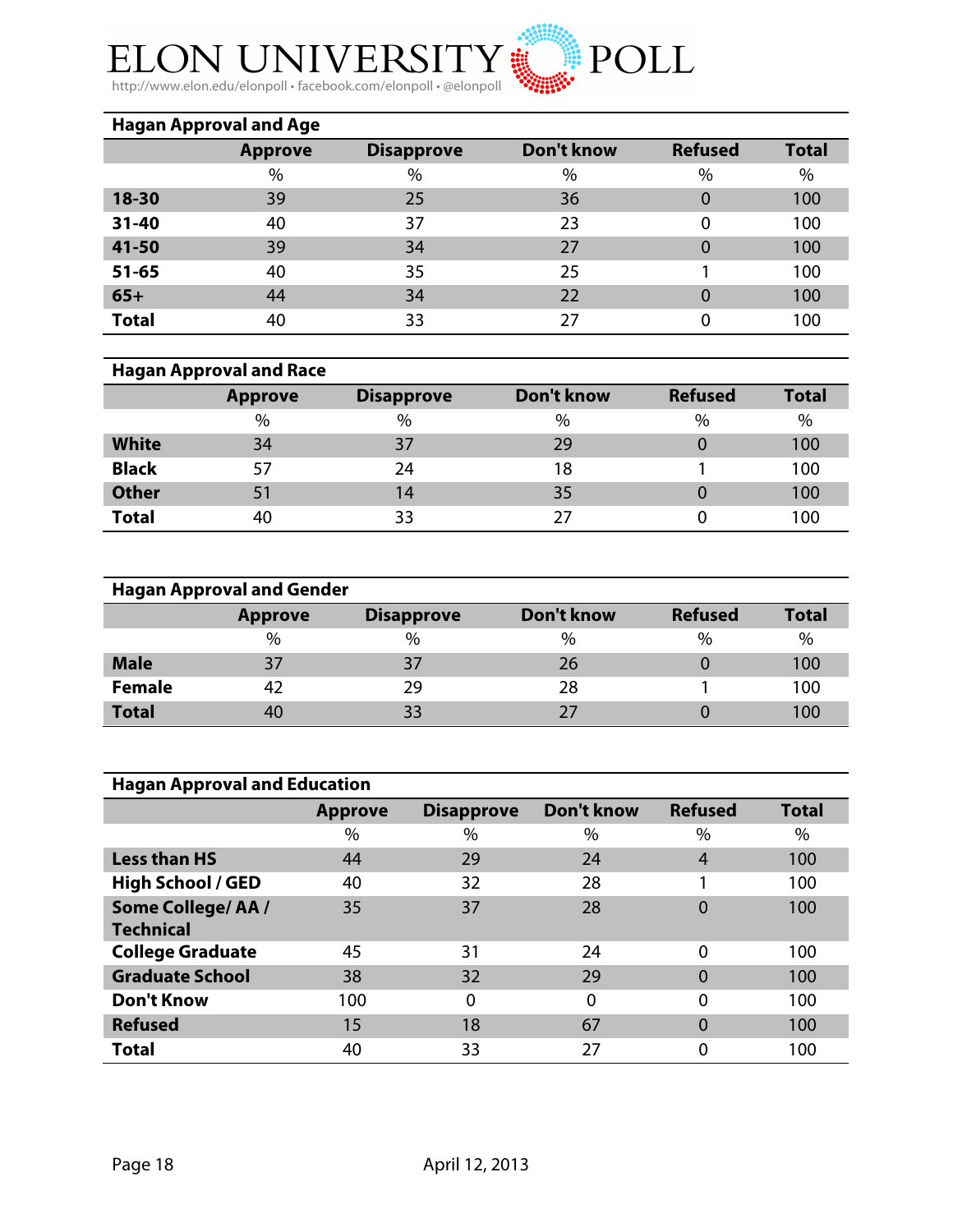#### $\rm Y$  a  $\hat{}$ ELON UN **JIVER**

http://www.elon.edu/elonpoll • facebook.com/elonpoll • @elonpoll

| <b>Hagan Approval and Religious Tradition</b> |                |                   |                   |                |              |
|-----------------------------------------------|----------------|-------------------|-------------------|----------------|--------------|
|                                               | <b>Approve</b> | <b>Disapprove</b> | <b>Don't know</b> | <b>Refused</b> | <b>Total</b> |
|                                               | %              | %                 | $\%$              | $\%$           | %            |
| <b>Born-Again Christian</b>                   | 35             | 39                | 26                |                | 100          |
| <b>Other Christian</b>                        | 45             | 32                | 22                |                | 100          |
| <b>Catholic</b>                               | 48             | 25                | 27                | $\Omega$       | 100          |
| <b>Not Religious</b>                          | 41             | 22                | 38                | 0              | 100          |
| <b>Other</b>                                  | 36             | 31                | 33                | $\Omega$       | 100          |
| <b>Don't Know</b>                             | 45             | 30                | 25                | 0              | 100          |
| <b>Refused</b>                                | 100            | $\overline{0}$    | 0                 | $\Omega$       | 100          |
| <b>Total</b>                                  | 40             | 33                | 27                | 0              | 100          |

POLL<sup>\*</sup>

| <b>Hagan Approval and Church Attendance</b> |                |                   |            |                |              |
|---------------------------------------------|----------------|-------------------|------------|----------------|--------------|
|                                             | <b>Approve</b> | <b>Disapprove</b> | Don't know | <b>Refused</b> | <b>Total</b> |
|                                             | %              | $\%$              | $\%$       | $\%$           | $\%$         |
| <b>Never</b>                                | 41             | 29                | 30         | $\Omega$       | 100          |
| A few times a year                          | 43             | 34                | 23         | $\Omega$       | 100          |
| <b>Once or twice a month</b>                | 47             | 30                | 22         |                | 100          |
| <b>Almost every week</b>                    | 32             | 43                | 25         | $\Omega$       | 100          |
| <b>Every week</b>                           | 39             | 34                | 27         |                | 100          |
| <b>Don't Know</b>                           | 20             | 19                | 61         | $\Omega$       | 100          |
| <b>Refused</b>                              | $\Omega$       | 36                | 64         | $\Omega$       | 100          |
| <b>Total</b>                                | 40             | 33                | 27         | 0              | 100          |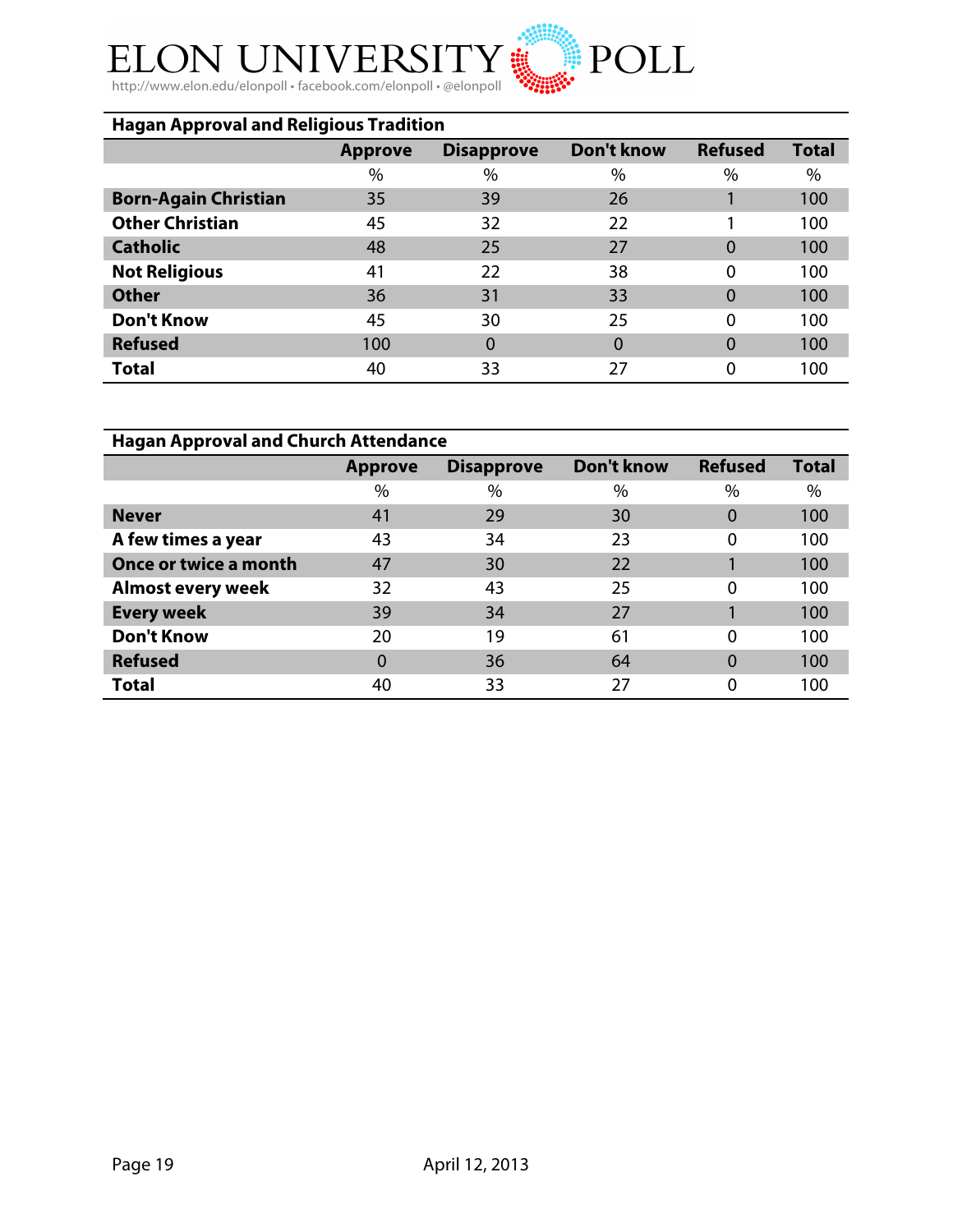

# **Burr Approval**

Do you [approve or disapprove] of the way Richard Burr is handling her job as US Senator?

| <b>Burr Approval and Party Identification</b> |                |                   |            |                |              |
|-----------------------------------------------|----------------|-------------------|------------|----------------|--------------|
|                                               | <b>Approve</b> | <b>Disapprove</b> | Don't know | <b>Refused</b> | <b>Total</b> |
|                                               | $\%$           | $\%$              | $\%$       | $\%$           | $\%$         |
| <b>Democrats</b>                              | 28             | 37                | 35         | 0              | 100          |
| Independents                                  | 42             | 24                | 34         |                | 100          |
| <b>Republicans</b>                            | 54             | 17                | 29         | $\Omega$       | 100          |
| <b>Don't Know / Refused</b>                   | 34             | 23                | 42         |                | 100          |
| <b>Total</b>                                  | 39             | 26                | 34         |                | 100          |

| <b>Burr Approval and Ideology</b> |                |                   |                   |                |              |
|-----------------------------------|----------------|-------------------|-------------------|----------------|--------------|
|                                   | <b>Approve</b> | <b>Disapprove</b> | <b>Don't know</b> | <b>Refused</b> | <b>Total</b> |
|                                   | %              | $\%$              | $\%$              | $\%$           | $\%$         |
| <b>Extremely Liberal</b>          | 21             | 41                | 38                | $\Omega$       | 100          |
| <b>Liberal</b>                    | 25             | 44                | 31                | 0              | 100          |
| <b>Slightly Liberal</b>           | 37             | 26                | 35                |                | 100          |
| <b>Moderate</b>                   | 38             | 25                | 37                | $\Omega$       | 100          |
| <b>Slightly Conservative</b>      | 47             | 21                | 31                | $\Omega$       | 100          |
| <b>Conservative</b>               | 43             | 21                | 35                | 0              | 100          |
| <b>Extremely Conservative</b>     | 55             | 23                | 22                |                | 100          |
| <b>Don't Know</b>                 | 41             | 12                | 47                | $\Omega$       | 100          |
| <b>Refused</b>                    | 0              | 30                | 70                | 0              | 100          |
| <b>Total</b>                      | 39             | 26                | 34                | 0              | 100          |

| <b>Burr Approval and Income</b> |                |                   |            |                |              |
|---------------------------------|----------------|-------------------|------------|----------------|--------------|
|                                 | <b>Approve</b> | <b>Disapprove</b> | Don't know | <b>Refused</b> | <b>Total</b> |
|                                 | $\%$           | $\%$              | $\%$       | $\%$           | $\%$         |
| <b>Less than \$25,000</b>       | 31             | 28                | 40         |                | 100          |
| \$25,000 to \$50,000            | 39             | 27                | 33         | 0              | 100          |
| \$50,000 to \$75,000            | 42             | 27                | 31         | 0              | 100          |
| <b>More than \$75,000</b>       | 42             | 28                | 30         | $\Omega$       | 100          |
| <b>Don't Know</b>               | 39             | 11                | 50         | 0              | 100          |
| <b>Refused</b>                  | 35             | 15                | 50         | $\Omega$       | 100          |
| <b>Total</b>                    | 39             | 26                | 34         | 0              | 100          |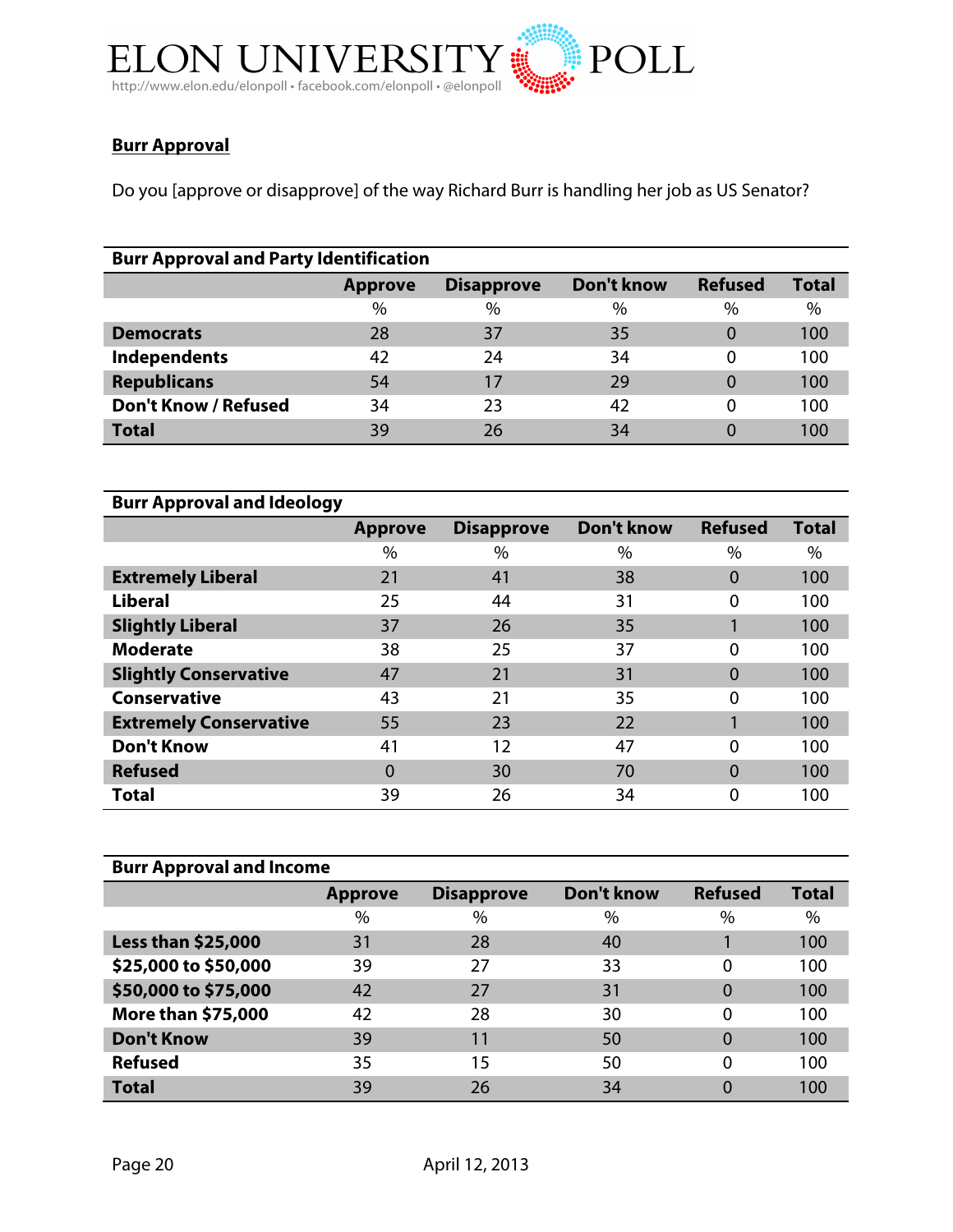

|              | <b>Burr Approval and Age</b> |                   |            |                |              |
|--------------|------------------------------|-------------------|------------|----------------|--------------|
|              | <b>Approve</b>               | <b>Disapprove</b> | Don't know | <b>Refused</b> | <b>Total</b> |
|              | $\%$                         | $\%$              | $\%$       | $\%$           | %            |
| 18-30        | 43                           | 25                | 32         | 0              | 100          |
| $31 - 40$    | 37                           | 22                | 41         | 0              | 100          |
| 41-50        | 39                           | 31                | 30         | 0              | 100          |
| $51 - 65$    | 37                           | 31                | 31         |                | 100          |
| $65+$        | 39                           | 23                | 38         | 0              | 100          |
| <b>Total</b> | 39                           | 27                | 34         | 0              | 100          |

|              | <b>Burr Approval and Race</b> |                   |            |                |              |
|--------------|-------------------------------|-------------------|------------|----------------|--------------|
|              | <b>Approve</b>                | <b>Disapprove</b> | Don't know | <b>Refused</b> | <b>Total</b> |
|              | $\%$                          | $\%$              | $\%$       | %              | $\%$         |
| <b>White</b> | 41                            | 23                | 36         |                | 100          |
| <b>Black</b> | 37                            | 35                | 27         |                | 100          |
| <b>Other</b> | 30                            | 32                | 38         |                | 100          |
| <b>Total</b> | 39                            | 26                | 34         |                | 100          |

|               | <b>Burr Approval and Gender</b> |                   |                   |                |              |
|---------------|---------------------------------|-------------------|-------------------|----------------|--------------|
|               | <b>Approve</b>                  | <b>Disapprove</b> | <b>Don't know</b> | <b>Refused</b> | <b>Total</b> |
|               | $\%$                            | $\%$              | $\%$              | $\%$           | %            |
| <b>Male</b>   | 43                              | 25                | 31                |                | 100          |
| <b>Female</b> | 35                              | 27                | 37                |                | 100          |
| <b>Total</b>  | 39                              | 26                | 34                |                | 100          |

| <b>Burr Approval and Education</b> |                |                   |                   |                |              |  |
|------------------------------------|----------------|-------------------|-------------------|----------------|--------------|--|
|                                    | <b>Approve</b> | <b>Disapprove</b> | <b>Don't know</b> | <b>Refused</b> | <b>Total</b> |  |
|                                    | %              | $\%$              | $\%$              | $\%$           | $\%$         |  |
| <b>Less than HS</b>                | 35             | 28                | 37                | 0              | 100          |  |
| <b>High School / GED</b>           | 41             | 22                | 36                |                | 100          |  |
| <b>Some College</b>                | 37             | 23                | 39                | 0              | 100          |  |
| <b>College Graduate</b>            | 39             | 31                | 30                |                | 100          |  |
| <b>Graduate School</b>             | 42             | 27                | 31                | 0              | 100          |  |
| <b>Don't Know</b>                  | 100            | 0                 | $\Omega$          | $\Omega$       | 100          |  |
| <b>Refused</b>                     | 18             | 58                | 24                | 0              | 100          |  |
| <b>Total</b>                       | 39             | 26                | 34                |                | 100          |  |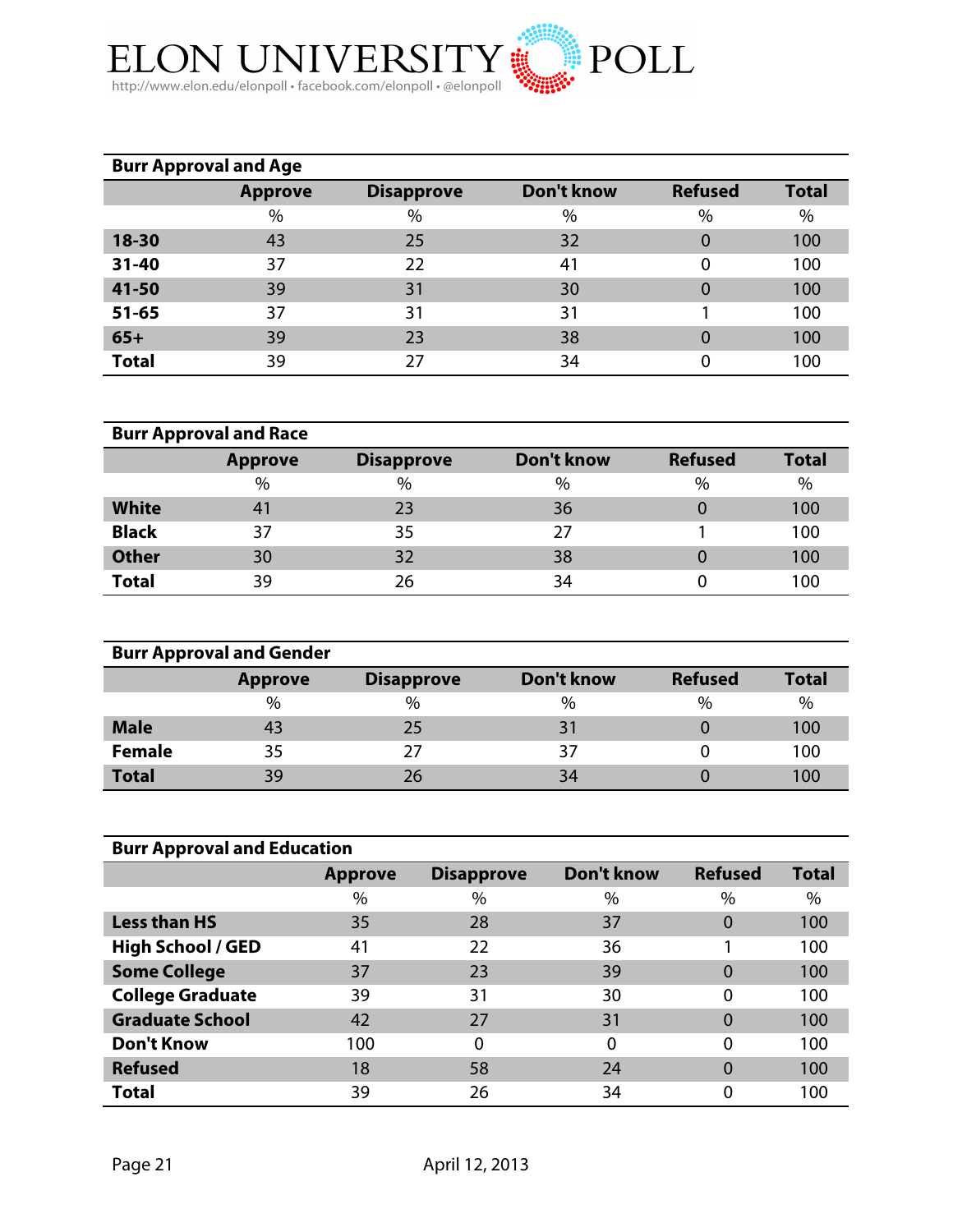

| <b>Burr Approval and Religious Tradition</b> |                |                   |            |                |              |
|----------------------------------------------|----------------|-------------------|------------|----------------|--------------|
|                                              | <b>Approve</b> | <b>Disapprove</b> | Don't know | <b>Refused</b> | <b>Total</b> |
|                                              | $\%$           | $\%$              | $\%$       | $\%$           | $\%$         |
| <b>Born-Again Christian</b>                  | 45             | 24                | 32         | 0              | 100          |
| <b>Other Christian</b>                       | 40             | 29                | 31         |                | 100          |
| <b>Catholic</b>                              | 36             | 28                | 37         | $\Omega$       | 100          |
| <b>Not Religious</b>                         | 28             | 25                | 47         | 0              | 100          |
| <b>Other</b>                                 | 32             | 30                | 38         | 0              | 100          |
| <b>Don't Know</b>                            | 37             | 35                | 28         | 0              | 100          |
| <b>Refused</b>                               | 0              | $\Omega$          | 100        | 0              | 100          |
| Total                                        | 39             | 26                | 34         | 0              | 100          |

| <b>Burr Approval and Church Attendance</b> |                |                   |            |                |              |
|--------------------------------------------|----------------|-------------------|------------|----------------|--------------|
|                                            | <b>Approve</b> | <b>Disapprove</b> | Don't know | <b>Refused</b> | <b>Total</b> |
|                                            | $\%$           | $\%$              | $\%$       | %              | $\%$         |
| <b>Never</b>                               | 36             | 26                | 38         | $\Omega$       | 100          |
| A few times a year                         | 42             | 26                | 32         | 0              | 100          |
| Once or twice a month                      | 42             | 29                | 28         |                | 100          |
| <b>Almost every week</b>                   | 35             | 33                | 31         |                | 100          |
| <b>Every week</b>                          | 42             | 22                | 36         | $\Omega$       | 100          |
| <b>Don't Know</b>                          | 20             | 66                | 14         | 0              | 100          |
| <b>Refused</b>                             | 0              | 36                | 64         | $\Omega$       | 100          |
| Total                                      | 39             | 26                | 34         | 0              | 100          |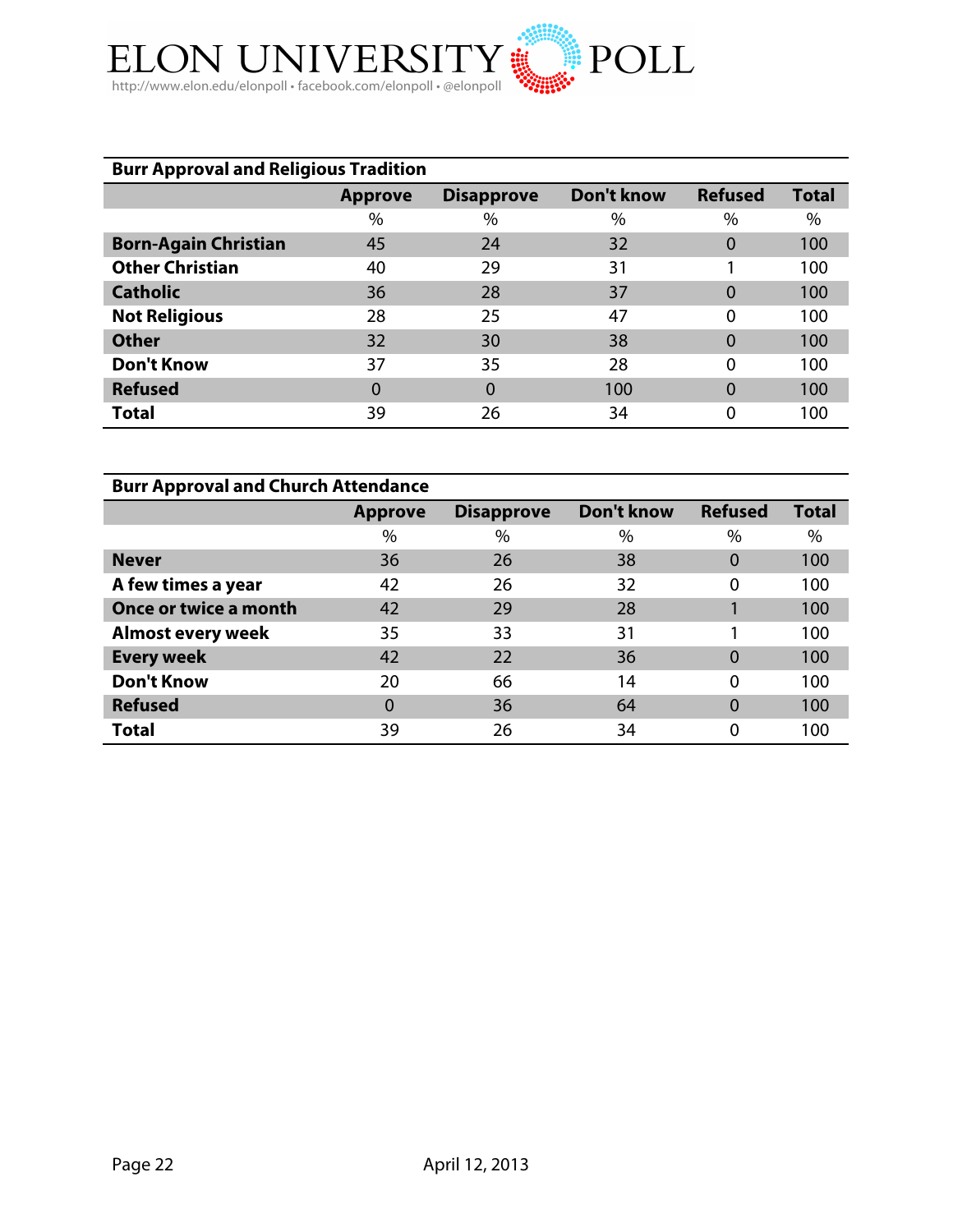

# **Basic Methodological Information**

| Mode:                      | Live Interviewer RDD Telephone Interviews<br>(Dual Frame: Cell Phone and Landlines) |
|----------------------------|-------------------------------------------------------------------------------------|
| Sample Area:               | North Carolina                                                                      |
| Dates in the field:        | April 5- April 9, 2013                                                              |
| Sample Size                | 770                                                                                 |
| Margin of Error            | $\pm$ 3.53                                                                          |
| Confidence Level           | 95%                                                                                 |
| <b>Weighting Variables</b> | Age, Race, Gender, and Phone Ownership                                              |

# **Basic Sample Characteristics**

# **Party Identification**

### **Sex**

### **Age**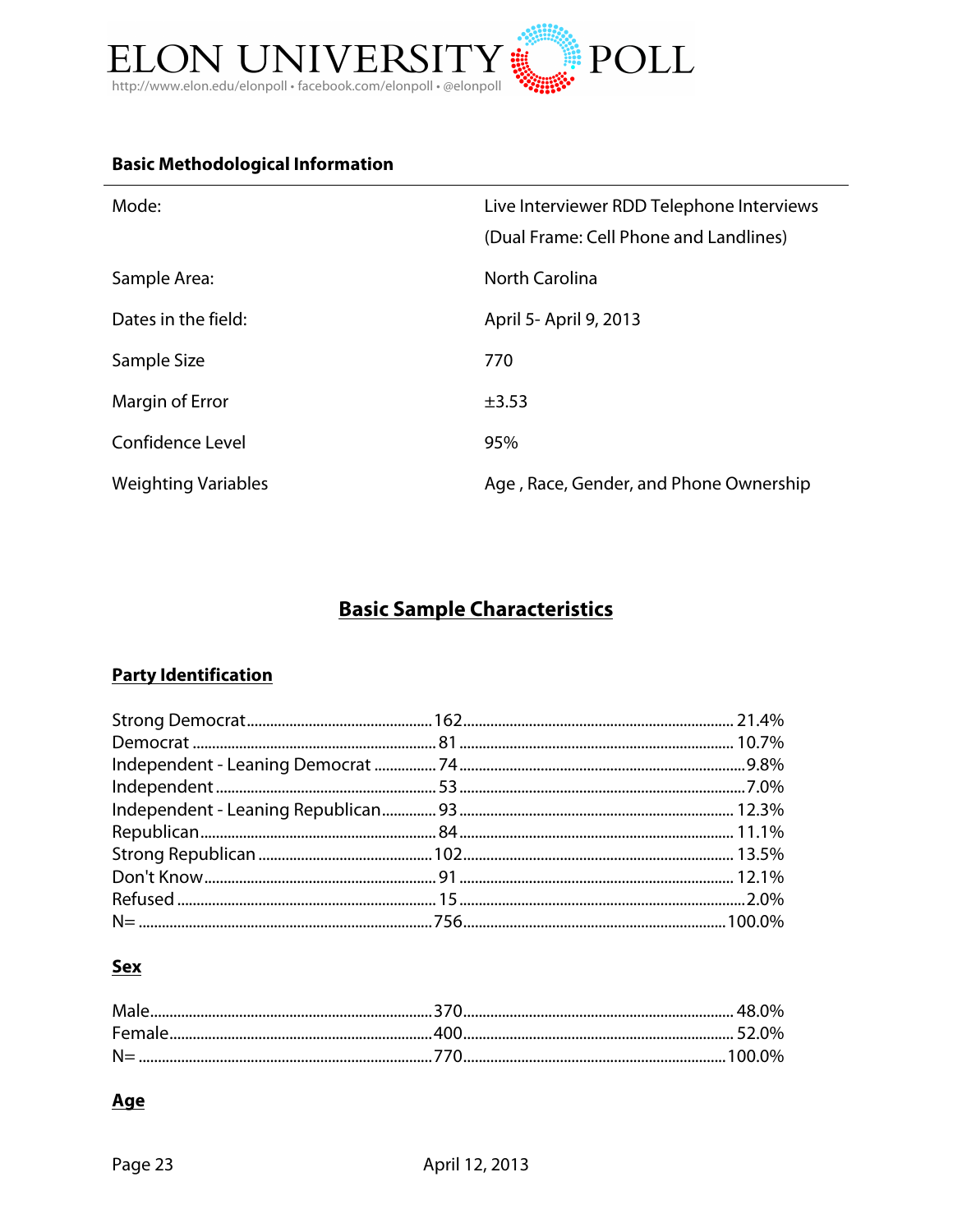

| No. | $\%$ |
|-----|------|
|     |      |
|     |      |
|     |      |
|     |      |
|     |      |
|     |      |

# **Household Income**

# Race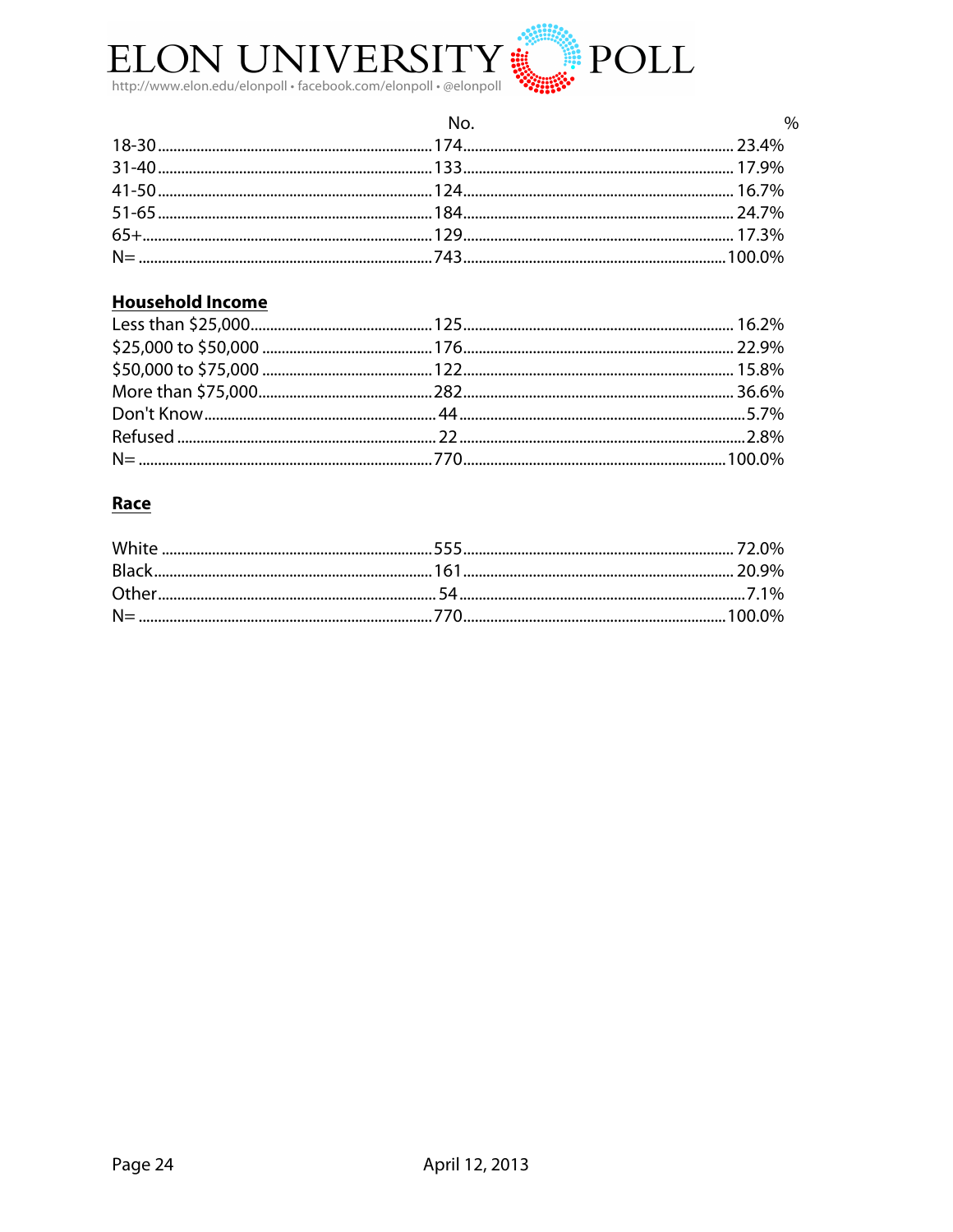

### **Methodology**

The Elon University Poll uses a stratified random sample of households with telephones and wireless (cell) telephone numbers. Our target margin of error is at a maximum +/- 3 % based on a 95 % confidence interval. Please direct questions about the Elon University Poll's methodology to the Director of the Elon University Poll, Dr. Kenneth Fernandez at 336-278- 6438 or kfernandez@elon.edu.

### **Procedures Used for Conducting the Poll**

The Elon University Poll typically conducts surveys over a five-day period. Live interviewers call from 4:30 p.m. to 9:00 p.m. during the week and from 1:00 p.m. to 6:00 p.m. during the weekend. Each survey report specifies dates and times called. The Elon University Poll uses CATI system software (Computer Assisted Telephone Interviewing) for the administration of surveys. We attempt to reach each working telephone number in the sample up to five times. We only interview residents of North Carolina who are over 18.

### **Additional Methodological Decisions**

### Branching Questions

For many questions with multiple response options, we program our surveys to branch into a secondary probing question.

"Don't Know" & "Refused" Response Options

All questions include an option for respondents to volunteer "don't know" or to refuse. In the vast majority of questions, interviewers do not prompt "don't know" responses.

#### Weighting

We typically weight results from the Elon University Poll on multiple demographic characteristics: race, gender, household size, region, education, and age. Weighting rarely leads to substantial changes in results. We use demographic characteristics of registered voters when possible. We use iterative raking, adjusting one dimension at a time. We include detailed information about weighting of survey samples for each poll on both the Elon University Poll website and within released reports.

### Within Household Randomization

For landlines, we use the common "oldest-youngest" technique to ensure within household randomization. We assume cellphones belong to an individual rather than a household. Thus, we do not conduct within-household randomization within our cellphone sample.

### Completion Criteria

An interview is a complete only if a respondent progresses through the entire survey. Respondents who hang up before completing the last question or who refuse to more than 20 % of the questions are incompletes.

### Support for Transparency

The Elon University Poll supports transparency in survey research and is a supporter of the American Association for Public Opinion Research Transparency Initiative, which is a program promoting openness and transparency about survey research methods and operations among survey research professionals and the industry. All information about the Elon University Poll that we released to the public conforms to reporting conventions recommended by the American Association for Public Opinion Research and the National Council on Public Polls.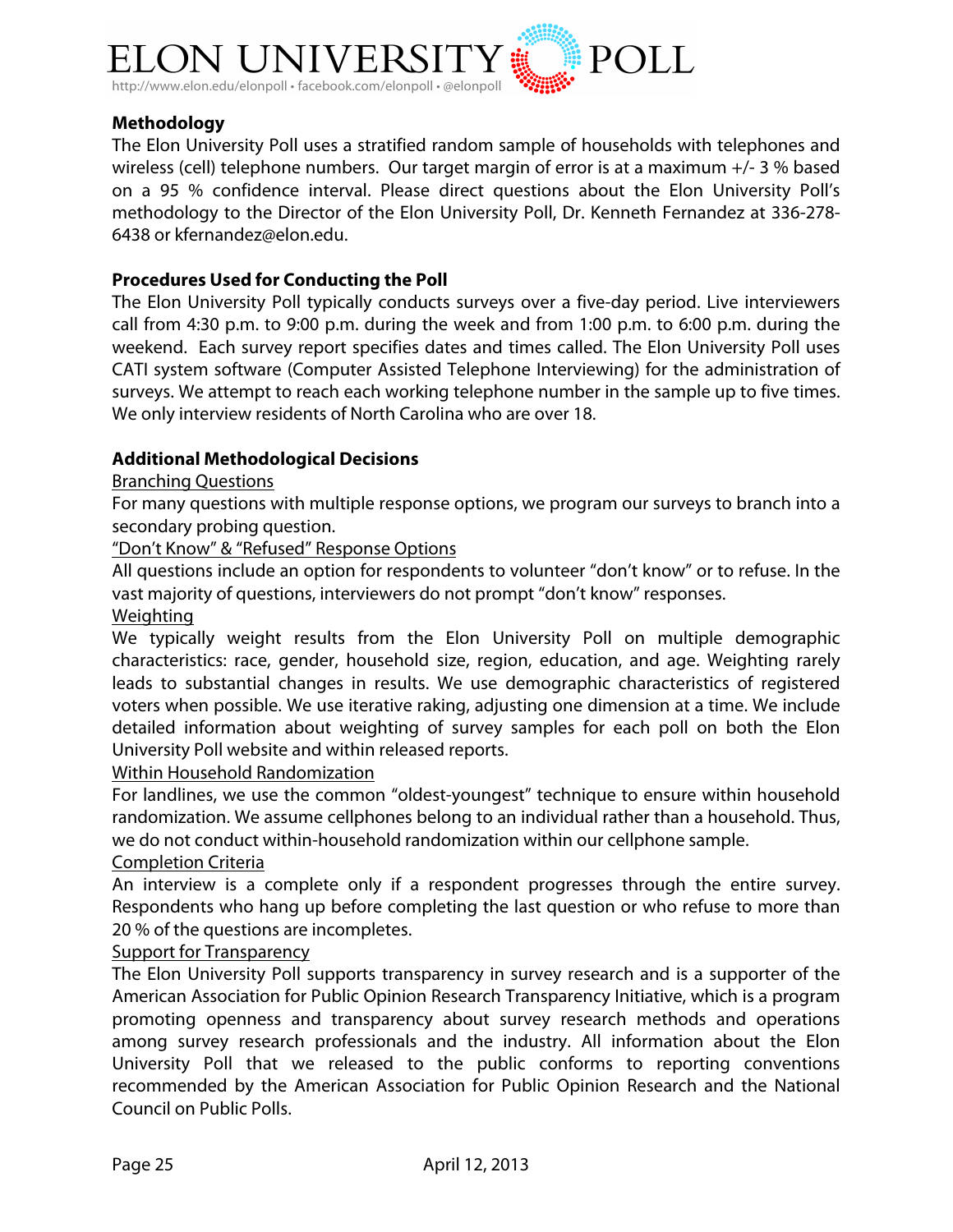

# Question Construction and Question Order

In releasing survey results, the Elon University Poll provides the questions as worded and the order in which respondents receive these questions. In some cases question ordering rotates to avoid biases. In an effort to provide neutral, non-biased questions, we attempt to observe conventional question wording and question order protocols in all of our polls. In order to avoid recency or primacy effects, we randomize candidate names and directional response options (e.g. support / oppose) within the text of each question. We pretest every questionnaire multiple times before entering the field.

### **Sampling**

Survey Sampling International, LLC, provide samples of telephone numbers. To equalize the probability of telephone selection, sample telephone numbers are systematically stratified according to subpopulation strata (e.g., a zip code, a county, etc.), which yields a sample from telephone exchanges in proportion to each exchange's share of telephone households in the population of interest. Estimates of telephone households in the population of interest are generally obtained from several databases. Samples of household telephone numbers are distributed across all eligible blocks of numbers in proportion to the density of listed households assigned in the population of interest according to a specified subpopulation stratum. Upon determining the projected (or preferred) sample size, a sampling interval is calculated by summing the number of listed residential numbers in each eligible block within the population of interest and dividing that sum by the number of sampling points assigned to the population. From a random start between zero and the sampling interval, blocks are selected systematically in proportion to the density of listed household "working blocks."

A block (also known as a bank) is a set of contiguous numbers identified by the first two digits of the last four digits of a telephone number. A working block contains three or more working telephone numbers. Exchanges are assigned to a population on the basis of all eligible blocks in proportion to the density of working telephone households. Once each population's proportion of telephone households is determined, then a sampling interval, based on that proportion, is calculated and specific exchanges and numbers are randomly selected.

The wireless component of the study sample starts with determining which area codeexchange combinations in North Carolina are included in the wireless or shared Telcordia types. Similar to the process for selecting household telephone numbers, wireless numbers involve a multi-step process in which blocks of numbers are determined for each area codeexchange combination in the Telcordia types. From a random start within the first sampling interval, a systematic nth selection of each block of numbers is performed and a two-digit random number between 00 and 99 is appended to each selected nth block stem. The intent is to provide a stratification that will yield a sample that is representative both geographically and by large and small carrier. From these, a random sample is generated.

Because exchanges and numbers are randomly selected, unlisted as well as listed numbers are included in the sample. Thus, the sample of numbers generated for the population of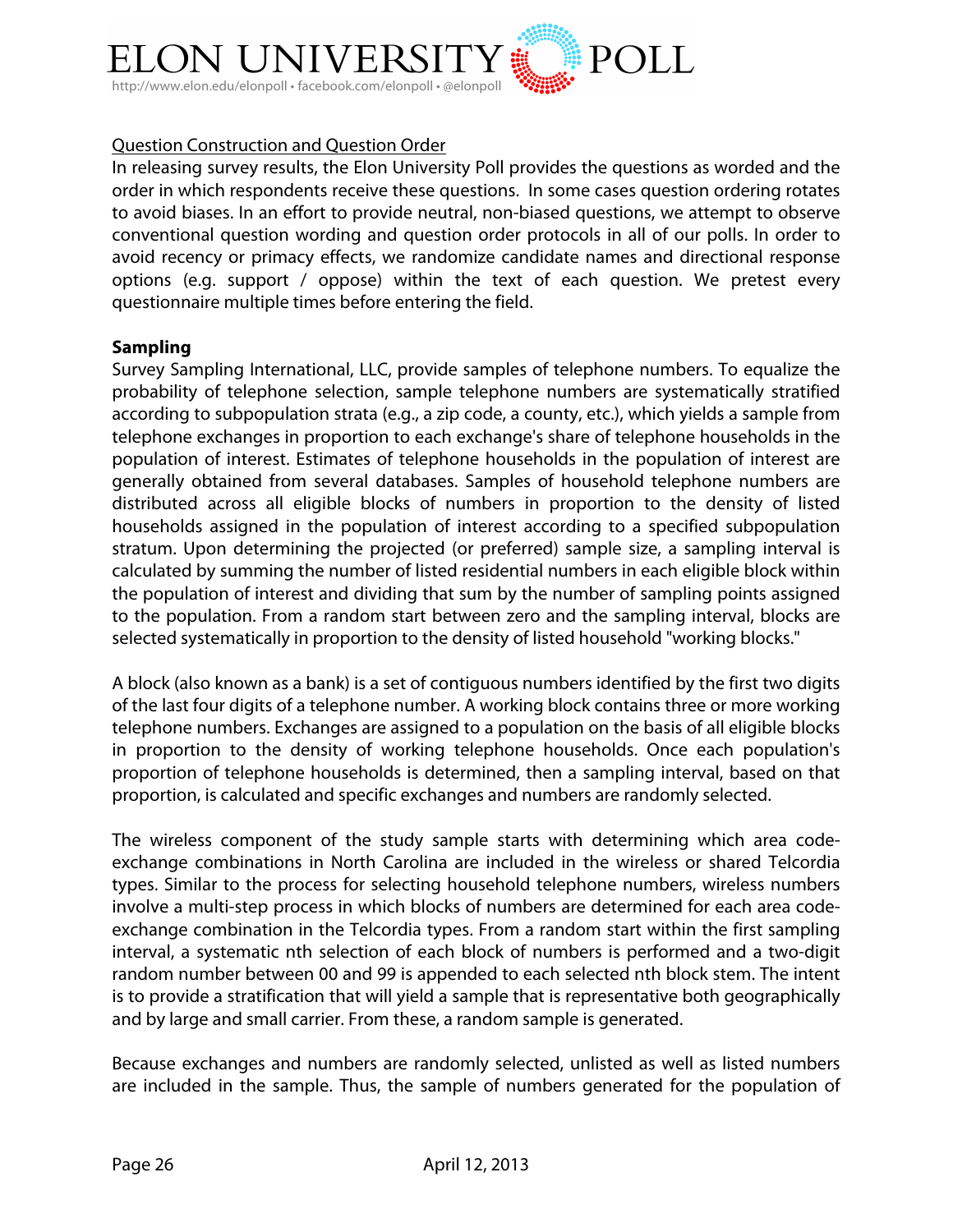

interest constitutes a random sample of telephone households and wireless numbers of the population.

### **Frequently Asked Questions about our Methodology**

- 1. *Who pays for the Elon University Poll?* Elon University fully funds the Elon University Poll.
- 2. *Does the Elon University Poll favor a certain party?* The Elon University Poll is an academic, non-partisan survey. We do not engage or work with any political candidates or parties. We employ best practices to ensure the results are not biased.
- 3. *Where do you get your numbers?* We obtain samples of randomized phone numbers from Survey Sample International.
- 4. *How many times do you call a number before giving up?* We attempt to call each working number five times before removing it from the sample.
- 5. *Do you call both cell phones and land lines?* Yes. We use a mixed sample of both cell phones and landlines. We weight on phone ownership to adjust for the higher probability of selection of those who own both cell phones and landline phones.
- 6. *Does the Elon University Poll do IVR surveys or automated "robopolls"?* No. Well-trained students at Elon University conduct all our interviewers.
- 7. *Do you report non-response rates?* Yes. We report non-response rates based on AAPOR guidelines. The response rate for the April 9, 2013 Poll was 8%, which approximates the national average response rates of high quality survey organizations.
- 8. *Do you weight the data?*

Yes. We apply weights to the data. An iterative proportional fitting algorithm generates weights based on Census parameters of residents in North Carolina.

9. *Do you randomize response options?*

Yes. We rotate the order of candidate names in all applicable questions. We also rotate order of text for other questions, such as those that include response options such as "more" and "less." Furthermore, we rotate the order of some questions themselves if we suspect the order of a question could bias results.

10. *Do you conduct within-household randomization?*

Yes. For landlines, we use the common "oldest-youngest" rotation to ensure within household randomization. We assume cellphones belong to an individual rather than a household. Thus, we do not conduct within-household randomization within our cellphone sample.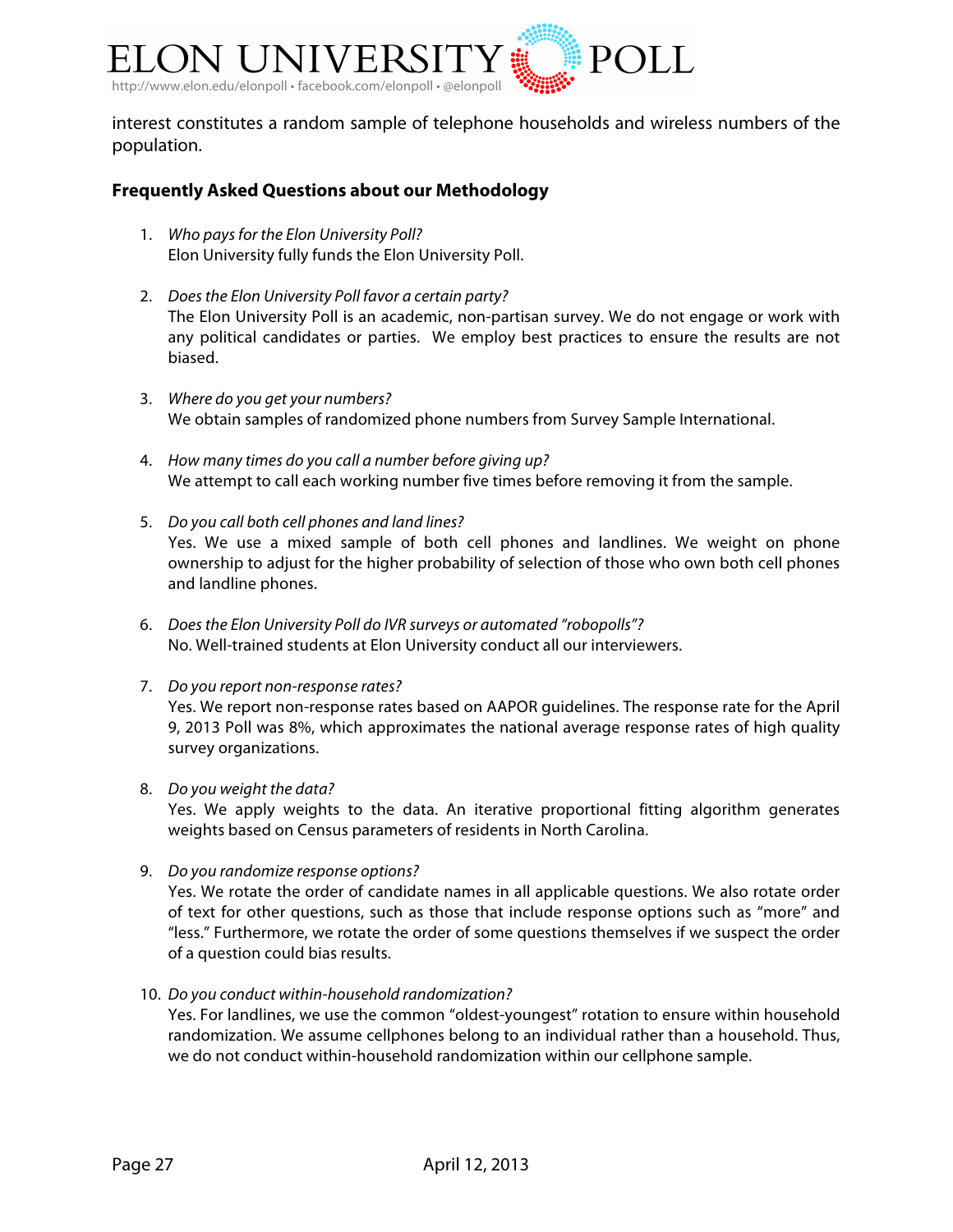

### **The Elon University Poll Team**

Dr. Kenneth Fernandez is the Director of the Elon University Poll. Dr. Fernandez holds a Ph.D. in Political Science from University of California – Riverside. Dr. Fernandez is Assistant Professor of Political Science at Elon University. He has published numerous articles in peerreviewed social science journals.

Dr. Jason Husser is the Assistant director. Dr. Husser holds a Ph.D. in Political Science from Vanderbilt University. Dr. Husser is also Assistant Professor of Political Science at Elon University. He recently published an article on public opinion in the *American Journal of Political Science.*  He was previously the Associate Coordinator of the Vanderbilt University Poll.

John Robinson serves as Director of Communications for the Poll. He is a former newspaper editor, veteran journalist, and North Carolina native.

Daniel Anderson is Vice President of Elon University Communications. Eric Townsend is Director of the Elon University News Bureau. Both work closely with the directors in communicating results of the poll.

Faculty members in the Department of Political Science, chaired by Dr. Sharon Spray, are also involved in advising the directors.

The poll operates under the auspices of the College of Arts and Sciences at Elon University, led by Dean Alison Morrison-Shetlar. The Elon University administration, led by Dr. Leo Lambert, president of the university, fully supports the Elon University Poll as part of its service commitment to state, regional, and national constituents.

Elon University fully funds the Elon University Poll. Because of this generous support, the Elon University poll does not engage in any contract work. This permits the Elon University Poll to operate as a neutral, non-biased, non-partisan resource.

Elon University students administer the survey as part of the University's commitment to civic engagement and experiential learning where "students learn through doing." Student interviewers receive extensive training prior to engaging in interviewing. A team of student supervisors assists the directors with quality control and monitoring.



Fernandez



Husser



Robinson